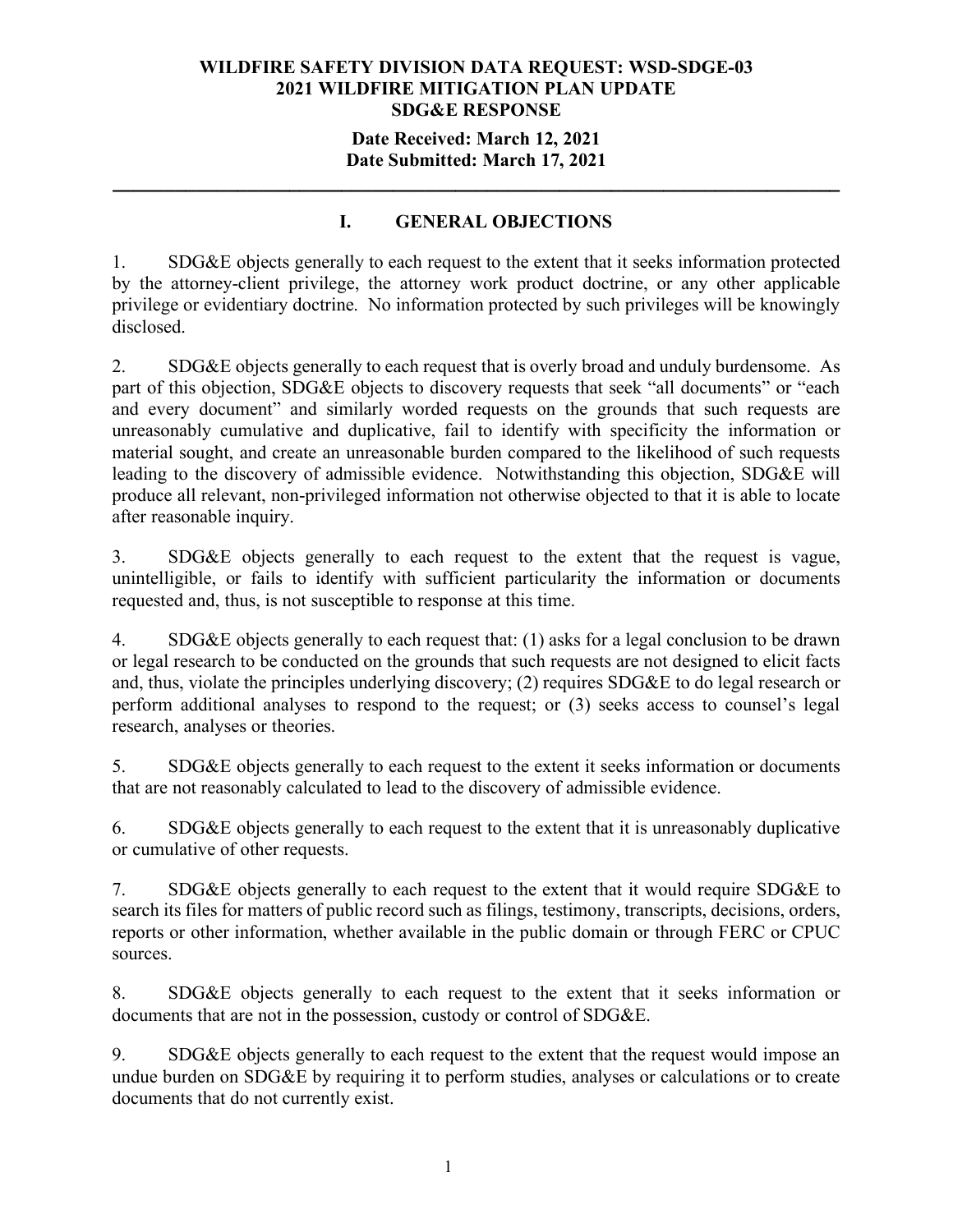### **Date Received: March 12, 2021 Date Submitted: March 17, 2021**

**\_\_\_\_\_\_\_\_\_\_\_\_\_\_\_\_\_\_\_\_\_\_\_\_\_\_\_\_\_\_\_\_\_\_\_\_\_\_\_\_\_\_\_\_\_\_\_\_\_\_\_\_\_\_\_\_\_\_\_\_\_\_\_\_\_\_\_\_\_\_**

10. SDG&E objects generally to each request that calls for information that contains trade secrets, is privileged or otherwise entitled to confidential protection by reference to statutory protection. SDG&E objects to providing such information absent an appropriate protective order.

#### **II. EXPRESS RESERVATIONS**

1. No response, objection, limitation or lack thereof, set forth in these responses and objections shall be deemed an admission or representation by SDG&E as to the existence or nonexistence of the requested information or that any such information is relevant or admissible.

2. SDG&E reserves the right to modify or supplement its responses and objections to each request, and the provision of any information pursuant to any request is not a waiver of that right.

3. SDG&E reserves the right to rely, at any time, upon subsequently discovered information.

4. These responses are made solely for the purpose of this proceeding and for no other purpose.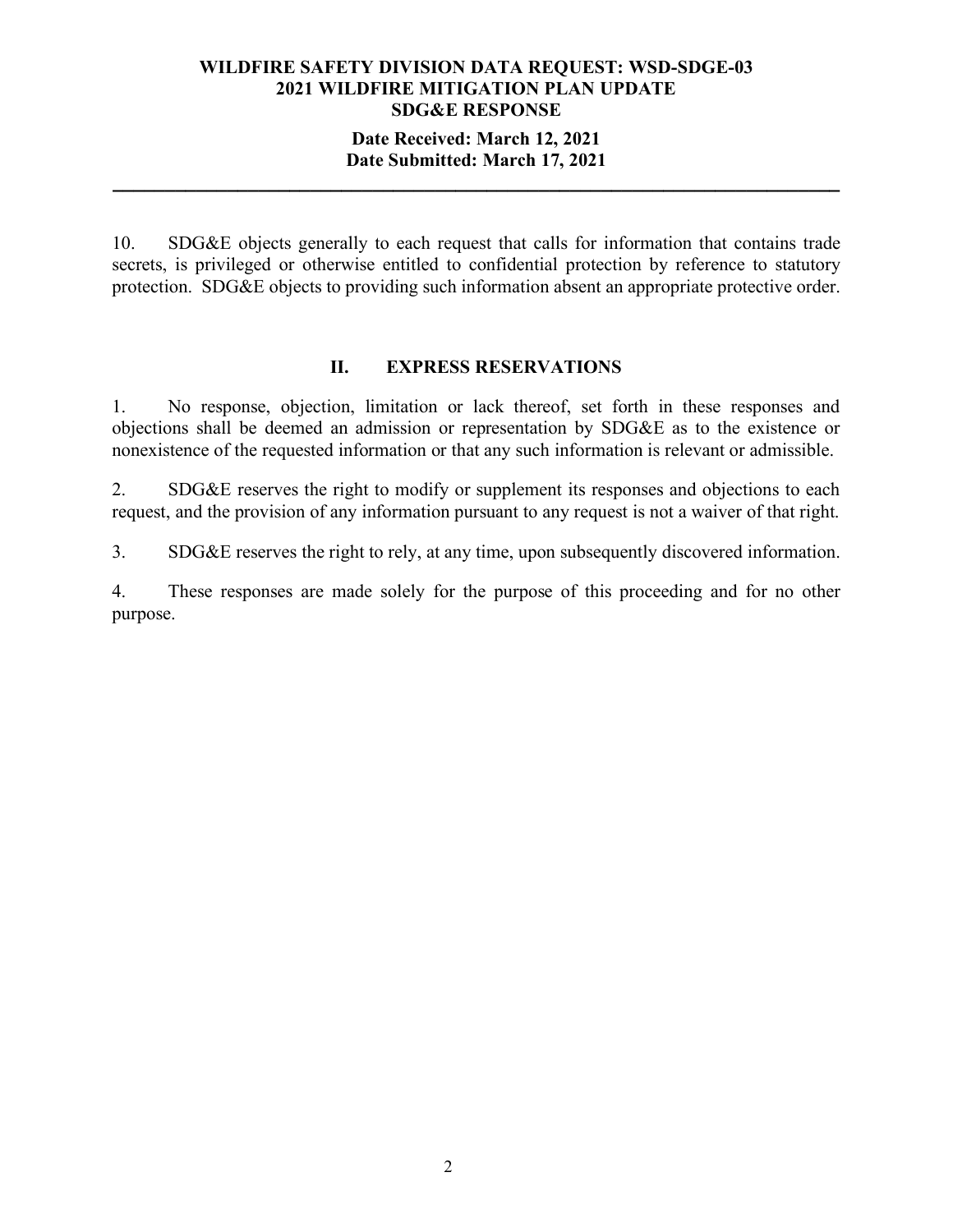#### **Date Received: March 12, 2021 Date Submitted: March 17, 2021**

**\_\_\_\_\_\_\_\_\_\_\_\_\_\_\_\_\_\_\_\_\_\_\_\_\_\_\_\_\_\_\_\_\_\_\_\_\_\_\_\_\_\_\_\_\_\_\_\_\_\_\_\_\_\_\_\_\_\_\_\_\_\_\_\_\_\_\_\_\_\_**

### **III. RESPONSES**

### **QUESTION 1:**

SDG&E's 2021 responses to two ignition risk questions on the Maturity Survey indicate dematuration (from mostly automated to partially automated) since last year's survey: "A.II.b How automated is the ignition risk calculation tool?" and, "A.IV.b How automated is your ignition risk reduction impact assessment tool?"

1(a). The reason for this apparent de-maturation was given verbally in our March 10 call, provide an explanation in writing for the indicated decrease in automation and explain if the reason is different for these two questions about ignition risk.

1(b). Explain why SDG&E's 2021 Maturity Survey response to "A.III.d How automated is the ignition risk estimation process?" does not indicate de-maturation since 2020 (it stayed at "mostly automated").

### **OBJECTION:**

SDG&E objects to this request on the grounds set forth in General Objection Nos. 2, 5, and 9. Subject to the foregoing objections, SDG&E responds as follows.

### **RESPONSE 1:**

**1a)** With regard to survey questions that pertain to ignition risk estimation, specifically how automated is the ignition risk calculation tool (A.II.b) and how automated is the ignition risk reduction impact assessment tool (A.IV.b), SDG&E's reason for de-maturation from "Mostly  $(<50\%)$ " to "Partially  $(<50\%)$ " in the current year was due to our interpretation of the question rather than a change in process of ignition risk estimation. SDG&E's interpretation of automation is when data is automatically pulled from different sources and databases, it automatically flows through different models to automatically simulate results without any involvement and interpretation from the Subject Matter Experts. Based on our understanding of this definition, questions related to Capability 2, 3, and 4 fall in different categories.

Capability 2 (A.II.b) is focused on the likelihood of an ignition. SDG&E uses a combination of tools to assess ignition risk based on data, subject matter expert (SME) input, and ignition history. The tools used for assessment are automated, however, there is a need for manual effort upfront to gather the data, run it through the model, and lastly, it requires an SME for analysis of the outputs to make them meaningful. Based on this reasoning, the ignition risk estimation tool is partially automated. Capability 4 (A.IV.b) has a new element of risk modeling for PSPS risk reduction. However, very similar to capability 2, the tools are partially automated due to the manual process of gathering and interpreting the results.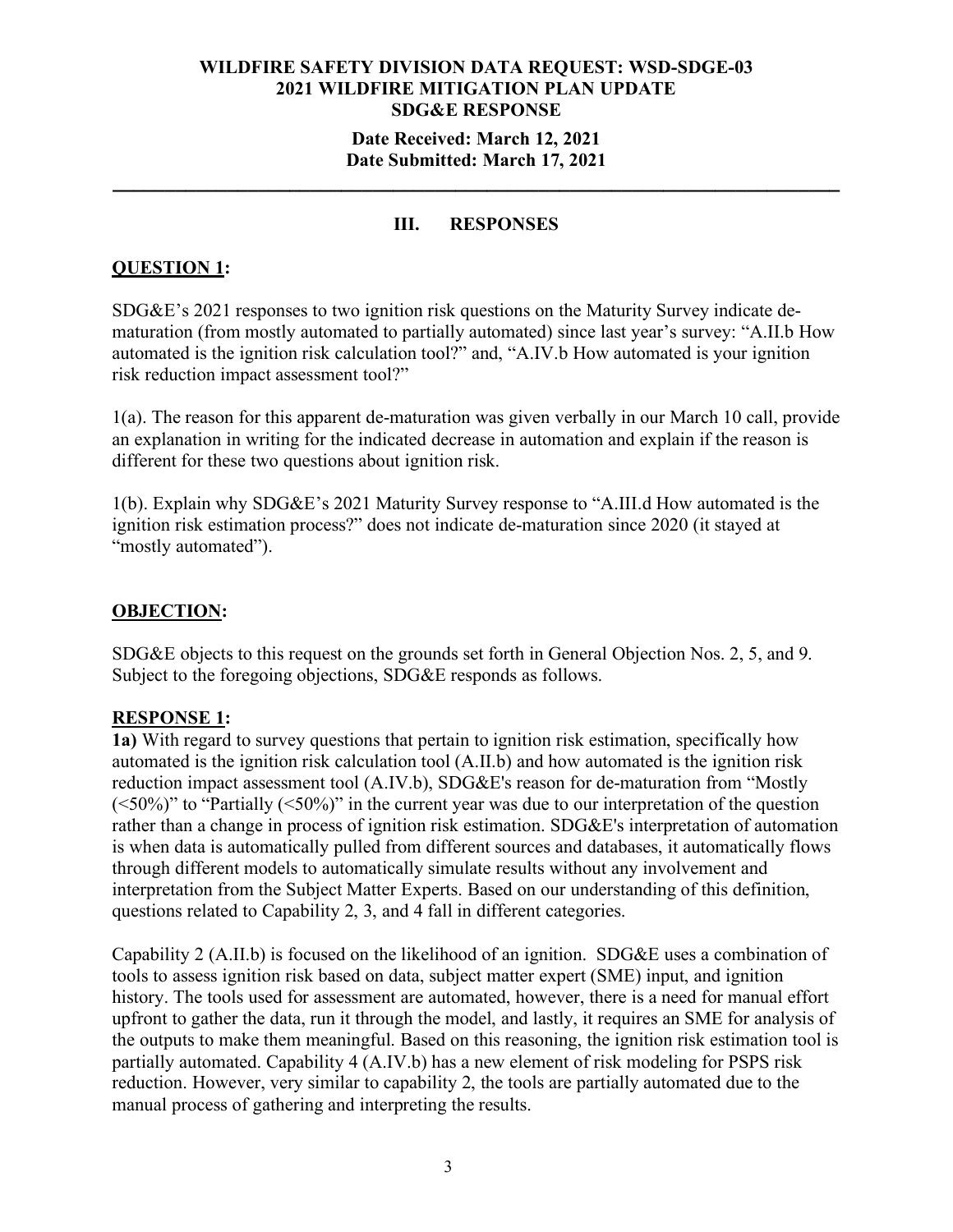### **Date Received: March 12, 2021 Date Submitted: March 17, 2021**

**\_\_\_\_\_\_\_\_\_\_\_\_\_\_\_\_\_\_\_\_\_\_\_\_\_\_\_\_\_\_\_\_\_\_\_\_\_\_\_\_\_\_\_\_\_\_\_\_\_\_\_\_\_\_\_\_\_\_\_\_\_\_\_\_\_\_\_\_\_\_**

1b) SDG&E's 2021 Maturity Survey response to "A.III.d How automated is the ignition risk estimation process?" does not indicate de-maturation since 2020 (it stayed at "mostly automated") is because the ignition risk estimation process has not changed.

Capability 3(A.III.d) is focused on consequences of an ignition. SDG&E primarily uses the WRRM-Ops model for modeling consequences of ignitions. The WRRM-Ops model is more advanced with regard to automation. SDG&E has installed software which automatically downloads output from weather models that are run by National Oceanic and Atmospheric Administration (NOAA). This data is then used in an automated process to run detailed weather forecasts and automatically sends fire weather conditions to our fire behavior modeling system (WRRM-Ops). This system then, in an automated process, simulates over 10 million virtual wildfires and send the potential consequence (fire size, structures, population) to multiple visualization platforms for SME analysis, resulting in the "mostly automated" definition with regards to the consequence related modeling.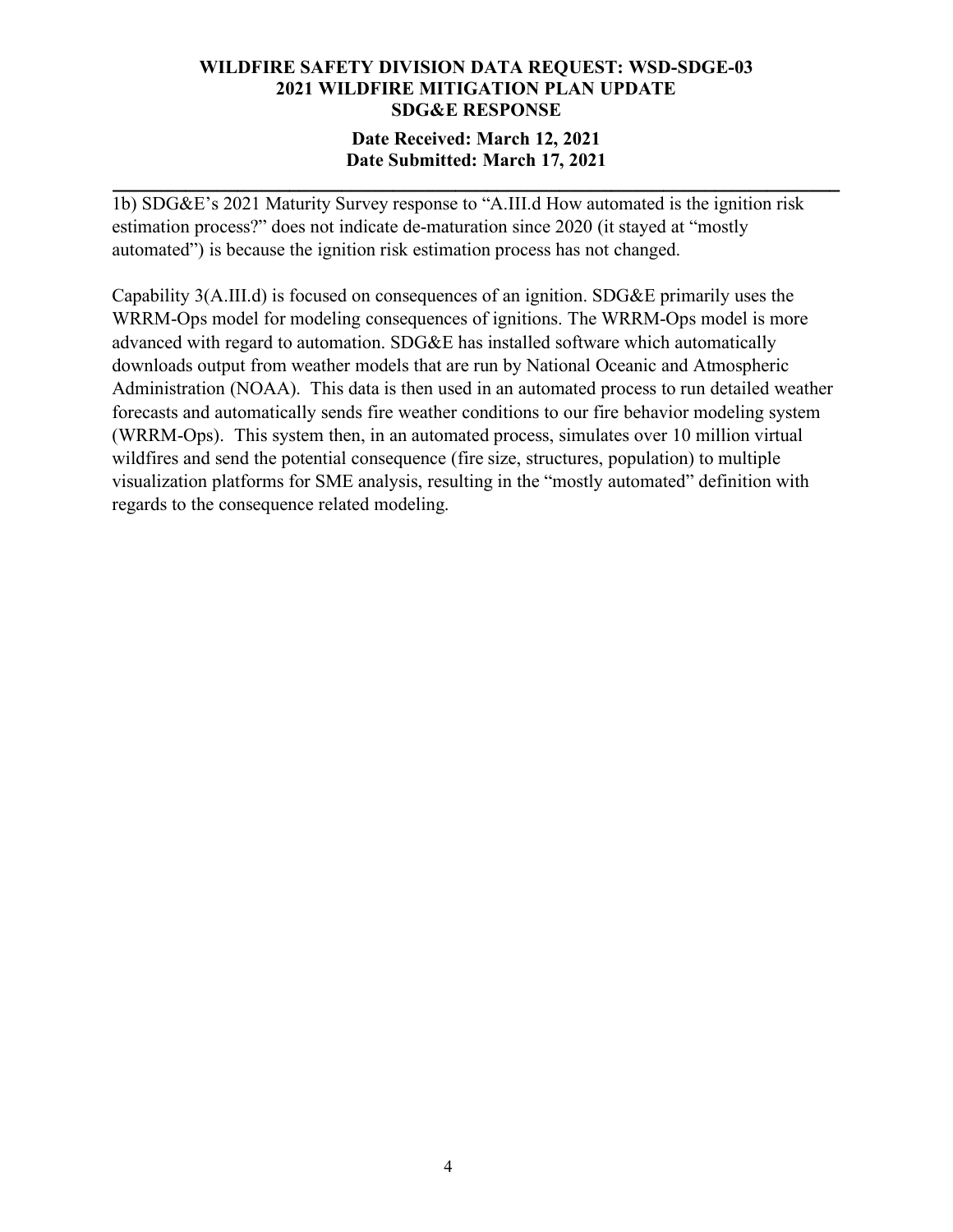#### **Date Received: March 12, 2021 Date Submitted: March 17, 2021**

**\_\_\_\_\_\_\_\_\_\_\_\_\_\_\_\_\_\_\_\_\_\_\_\_\_\_\_\_\_\_\_\_\_\_\_\_\_\_\_\_\_\_\_\_\_\_\_\_\_\_\_\_\_\_\_\_\_\_\_\_\_\_\_\_\_\_\_\_\_\_**

### **QUESTION 2:**

On page 220 of its 2021 WMP, SDG&E states: "While SDG&E's updated hardening strategies call for more covered conductor and strategic undergrounding, the added cost of redesigning those in flight bare conductor hardening projects to covered conductor or underground would have lowered the risk spend efficiency of those mitigations (for the inflight projects with additional redesign costs) below overhead hardening. Based on efficiency, more risk per dollar was reduced by completing the inflight traditional hardening programs when faced with redesign."

2(a). Provide the RSE for redesigning in-flight bare conductor hardening projects.

2(b). How many bare conductor hardening projects (by circuit mile) were identified to have possibly been fit for redesigning to covered conductor?

2(c). How many bare conductor hardening projects (by circuit mile) were identified to have possibly been fit for redesigning to strategic undergrounding?

2(d). How many inflight projects (by circuit mile) did not have redesign costs, and were those shifted to either covered conductor or strategic undergrounding projects?

2(e). Are there instances in which previously hardened circuits utilizing bare conductor hardening are going to be re-hardened utilizing covered conductor? If so, provide:

- i. The number of circuit miles in which covered conductor projects will be replacing bare conductor hardened projects.
- ii. The percentage of covered conductor projects that will be replacing bare conductor hardened projects.
- iii. The percentage of bare conductor hardened projects completed that will be re-hardened using covered conductor.

2(f). Are there instances in which previously hardened circuits utilizing bare conductor hardening are going to be undergrounded? If so, provide:

- i. The number of circuit miles in which strategic undergrounding projects will be replacing bare conductor hardened projects.
- ii. The percentage of strategic undergrounding projects that will be replacing bare conductor hardened projects.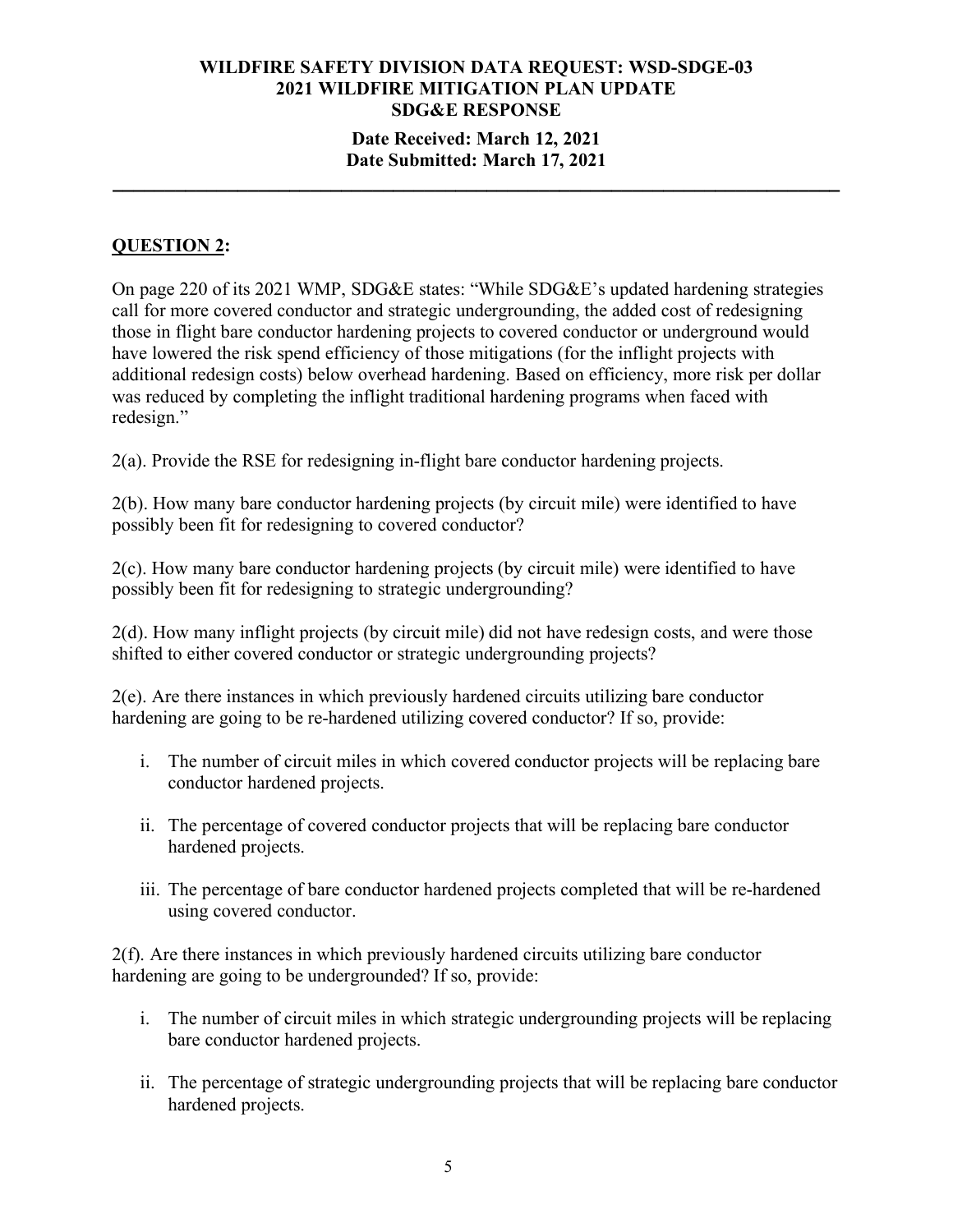### **Date Received: March 12, 2021 Date Submitted: March 17, 2021**

**\_\_\_\_\_\_\_\_\_\_\_\_\_\_\_\_\_\_\_\_\_\_\_\_\_\_\_\_\_\_\_\_\_\_\_\_\_\_\_\_\_\_\_\_\_\_\_\_\_\_\_\_\_\_\_\_\_\_\_\_\_\_\_\_\_\_\_\_\_\_**

iii. The percentage of bare conductor hardened projects completed that will be undergrounded.

### **OBJECTION:**

SDG&E objects to this request on the grounds set forth in General Objection Nos. 2, 5, and 9. Subject to the foregoing objections, SDG&E responds as follows.

### **RESPONSE 2:**

2(a). In order to provide the RSE for redesigning in-flight bare conductor hardening projects, SDG&E separated out the remaining scope of work for  $2021 - 2022$  to exclude work that has been completed in 2020. The total scope of miles remaining for bare conductor hardening for 2021 and 2022 as shown in the 2021 WMP update is 105 miles. Costs may depend on which phase the projects are in; the cost increases the further a project is in its lifecycle due to level of effort to redesign the in-flight work. The cost can vary drastically and could result in additional costs due to the need to accelerate work to meet WMP targets by the end of 2022. For instance, some of the bare conductor work is already well into construction and it would be more costly and impactful to redesign to other types of hardening.

Additionally, redesigning could lead to significant impacts to schedule and costs because of the need to spend more time and resources in 2021 to redesign, in which case construction would be pushed to 2022. This will lead an increased amount of accelerated work in 2022 to complete all the system hardening work in the current plan as well as the 105 miles of bare conductor hardening carried over from 2021. Such delays also delay associated risk reductions while projects are put on hold and could result in cost increases due to acceleration pressures. There are also additional uncertainties around the ability to obtain easements, permits, and environmental releases in time to construct in 2022 for different scopes of work. Customers could potentially be subjected to extended construction durations for projects already in construction. In cases where the bare wire and new poles have already been installed, customers may even experience more outages to replace the newly installed bare wire and poles with new covered conductor.

The summary table below provides an overview of the analysis comparing the overall RSE of completing the 105 miles of bare conductor work to pivoting that work to covered conductor or undergrounding. As shown in the analysis, pivoting to undergrounding has a much lower RSE compared to maintaining the current plan and although pivoting to covered conductor does have a slightly higher RSE, it is not deemed sufficient for the amount of disruption and risk reduction delays it would cause.

|                       | <b>Bare Conductor</b><br>$(2021 - 2022)$ | <b>Covered Conductor</b><br>$(2021 - 2022)$ | Underground<br>$(2021 - 2022)$ |
|-----------------------|------------------------------------------|---------------------------------------------|--------------------------------|
| <b>Overhead Miles</b> | 05                                       | 105                                         | 05                             |
| <b>RSE</b>            |                                          |                                             |                                |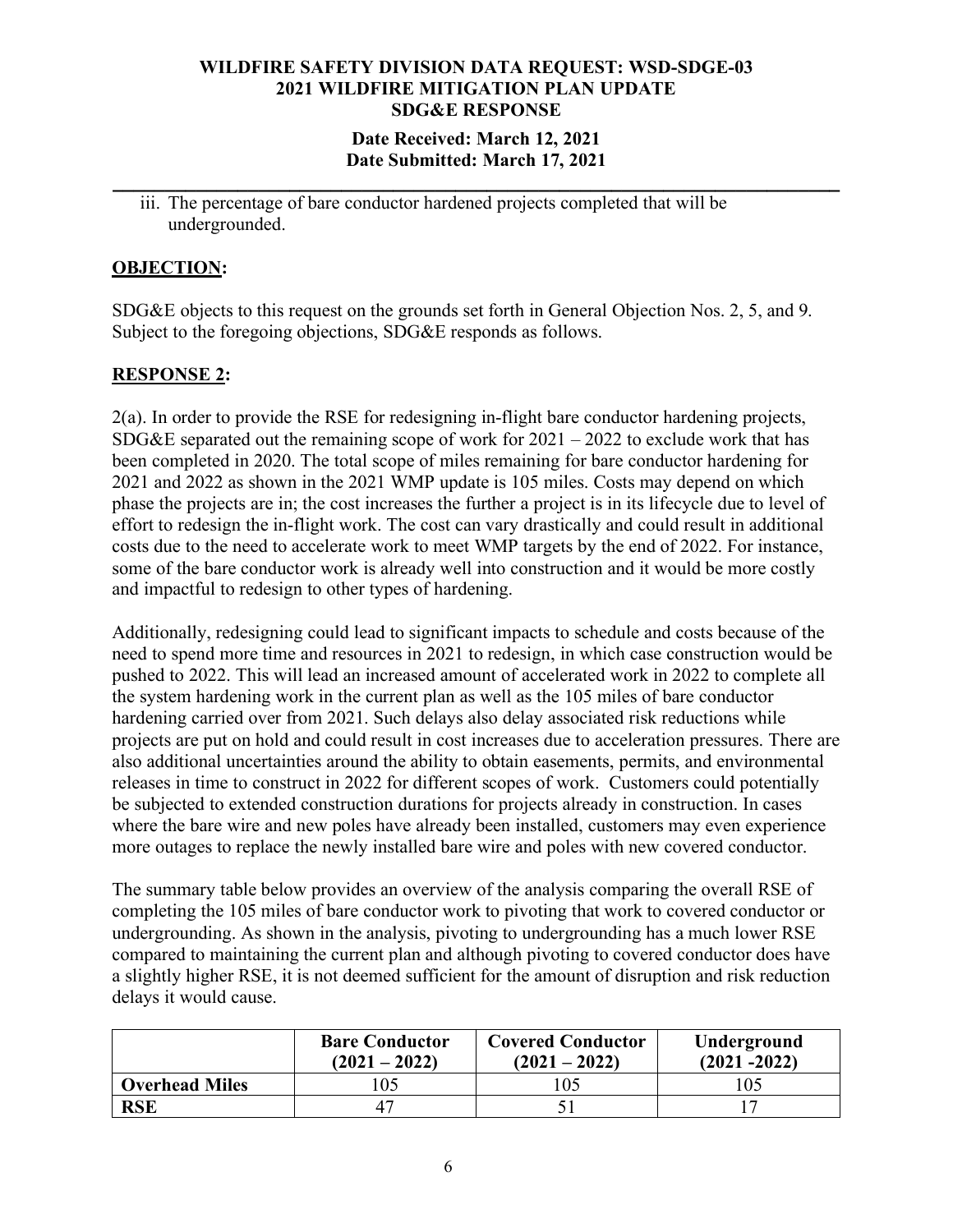### **Date Received: March 12, 2021 Date Submitted: March 17, 2021**

**\_\_\_\_\_\_\_\_\_\_\_\_\_\_\_\_\_\_\_\_\_\_\_\_\_\_\_\_\_\_\_\_\_\_\_\_\_\_\_\_\_\_\_\_\_\_\_\_\_\_\_\_\_\_\_\_\_\_\_\_\_\_\_\_\_\_\_\_\_\_**

2(b). As stated in 2(a), there are many factors that go into moving forward with redesigning bare conductor work to covered conductor. In 2020, SDG&E reevaluated current bare conductor projects and began the redesign of 2 miles for 2020, 23 miles for 2021, and 17 miles for 2022. No further redesigns of bare conductor projects are expected in our 2021 and 2022 workplans. All planned work for 2021 and 2022 have been scoped and no further redesigns are anticipated.

2(c). At this time, SDG&E has not identified any bare conductor projects that would need to be redesigned to strategic undergrounding. SDG&E will continue to evaluate this in the future.

 $2(e)$ .

- i. At this time, SDG&E has not scoped any previously bare conductor hardened work for conversion to covered conductor. SDG&E will continue to evaluate this in the future as it updates its risk models and will provide updates accordingly.
- ii. Same response as i.
- iii. Same response as i.

 $2(f)$ .

- i. At this time, SDG&E has not scoped any previously bare conductor hardened work for undergrounding. SDG&E will continue to evaluate this in the future as it updates its risk models and will provide updates accordingly.
- ii. Same as response in i.
- iii. Same as response in i.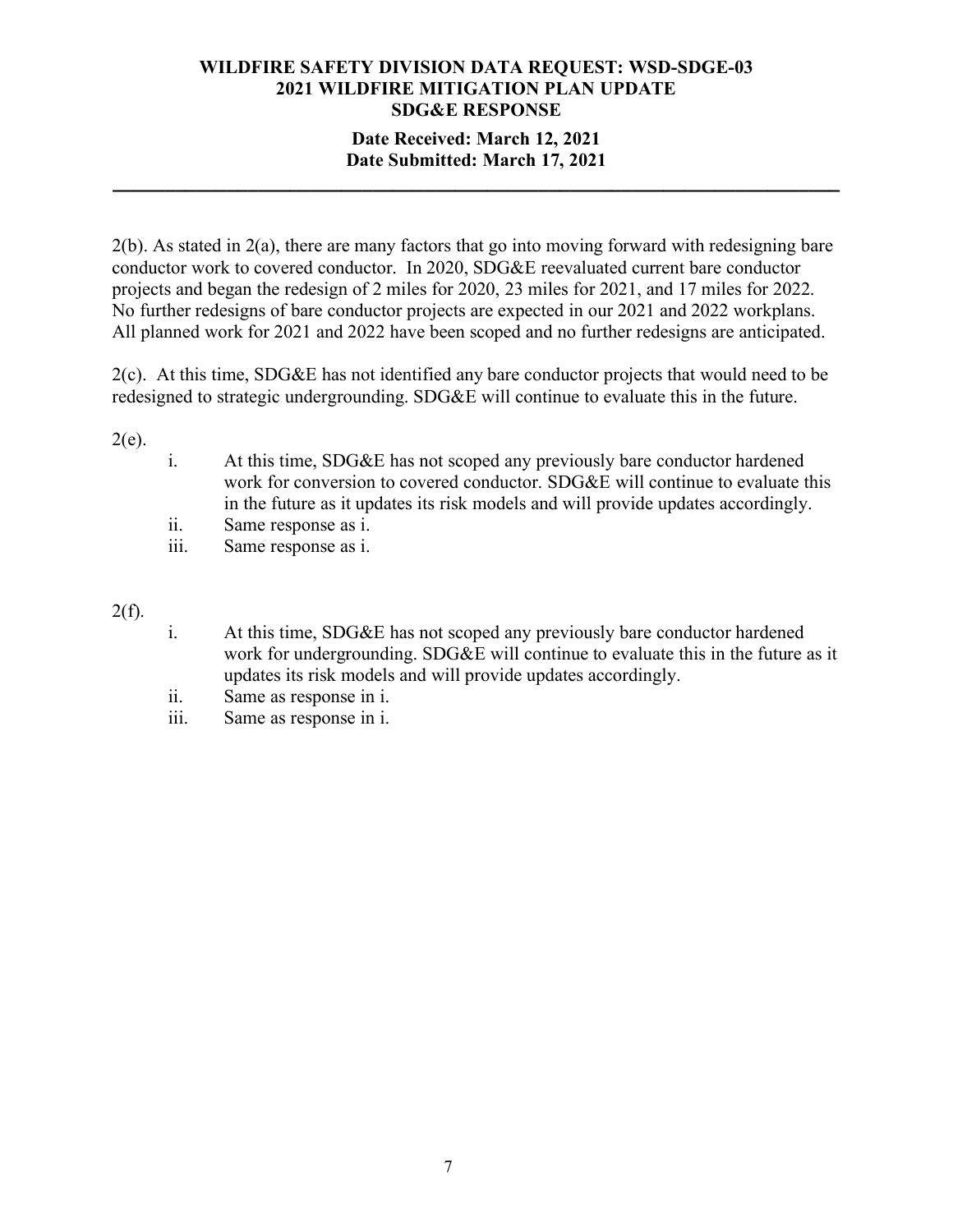### **Date Received: March 12, 2021 Date Submitted: March 17, 2021**

**\_\_\_\_\_\_\_\_\_\_\_\_\_\_\_\_\_\_\_\_\_\_\_\_\_\_\_\_\_\_\_\_\_\_\_\_\_\_\_\_\_\_\_\_\_\_\_\_\_\_\_\_\_\_\_\_\_\_\_\_\_\_\_\_\_\_\_\_\_\_**

### **QUESTION 3:**

How does SDG&E plan to minimize overlapping system hardening efforts when utilizing WiNGS model outcomes for circuit segments in which certain assets have already undergone system hardening upgrades?

### **OBJECTION:**

SDG&E objects to this request on the grounds set forth in General Objection Nos. 2, 5, and 9. Subject to the foregoing objections, SDG&E responds as follows.

### **RESPONSE 3:**

There are two ways in which previous system hardening can affect how WiNGS considers risk. First, the fact that system hardening has been performed is used to estimate the reduced current risk levels on that segment. The risk on a segment is estimated to be lower than in an instance where segment had not been partially or completely hardened. The accuracy of how WiNGS computes these risk reductions will improve with time, but currently focuses on generalized risk reduction by changing from an unhardened line to a traditionally hardened line. Future versions of WiNGS will identify specific risk reductions at the asset level to inform the aggregated segment-level risk.

Second, SDG&E includes the level of hardening during the scoping of future projects. If a segment has previously undergone some level of hardening, the general approach is to target portions of the segments that have not been hardened while leaving the hardened portions as-is. However, in some instances, SDG&E plans to evaluate where the benefits of making exceptions to this approach outweigh the costs by evaluating the potential risk reduction that can be achieved by converting bare conductor hardening to covered conductor or undergrounding where feasible and appropriate.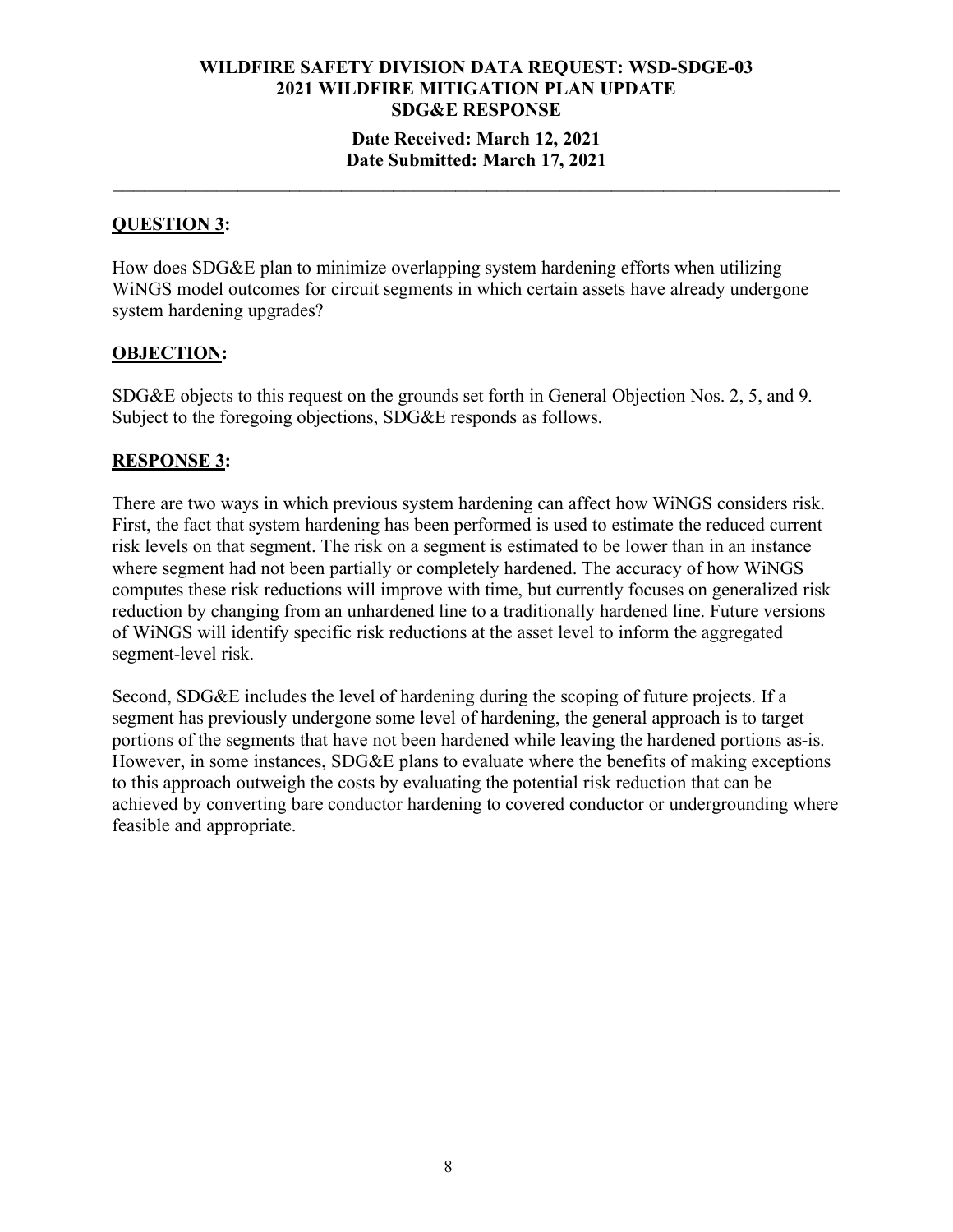#### **Date Received: March 12, 2021 Date Submitted: March 17, 2021**

**\_\_\_\_\_\_\_\_\_\_\_\_\_\_\_\_\_\_\_\_\_\_\_\_\_\_\_\_\_\_\_\_\_\_\_\_\_\_\_\_\_\_\_\_\_\_\_\_\_\_\_\_\_\_\_\_\_\_\_\_\_\_\_\_\_\_\_\_\_\_**

### **QUESTION 4:**

What is the timeline for implementing WiNGS as a prioritization tool for all wildfire initiatives within SDG&E's WMP? How has WiNGS been used to inform decision-making for mediumand long-term planning outside of system hardening?

#### **OBJECTION:**

SDG&E objects to this request on the grounds set forth in General Objection Nos. 2, 5, and 9. Subject to the foregoing objections, SDG&E responds as follows.

#### **RESPONSE 4:**

WiNGS is not intended to be a tool for prioritizing all wildfire initiatives. Some initiatives such as risk assessment and mapping or data governance initiatives are considered foundational to supporting risk reduction but do not directly reduce the wildfire risk and thus cannot be prioritized in the model like other initiatives. Additionally, some initiatives are driven by compliance standards and thus cannot be treated the same way as other initiatives currently being evaluated in the model. An example of such an initiative is the CMP inspections program which is based on GO 165 requirements.

SDG&E continues to explore opportunities to expand the use of WiNGS to inform more initiatives. At this point, SDG&E uses WiNGS to inform system hardening initiatives as well as the deployment of generators through the Fixed Backup Power program. In 2021, SDG&E plans to explore a proof of concept for using WiNGS to evaluate vegetation management and microgrid initiatives. As SDG&E continues to refine its methodologies and captures lessons learned, it will explore further opportunities to expand the use of the model to other initiatives but there is no set timeline or number of initiatives to integrate at this point given how new the model is. Furthermore, as mentioned during the WMP workshops, SDG&E views WiNGS as a modular framework that allows for flexibility to develop and use more refined models to tackle specific risks outside of the model while also integrating them in WiNGS as components to the broader risk assessment. For example, while WiNGS provides an overall assessment of segment risks comprised of various risk drivers such as vegetation and asset-related risks, for purposes of prioritizing vegetation management, it may be more appropriate to use a model tailored to vegetation risks so that prioritization of those activities can be targeted to where the highest vegetation risk areas are—which can differ from the highest risk areas from an equipment standpoint.

As far as using WiNGS for medium and long-term planning outside of system hardening, SDG&E used WiNGS in 2020 to inform the deployment of generators in the FBP program in 2020 and will continue to utilize it as an input in the broader decision-making process for identifying candidate customers through that program.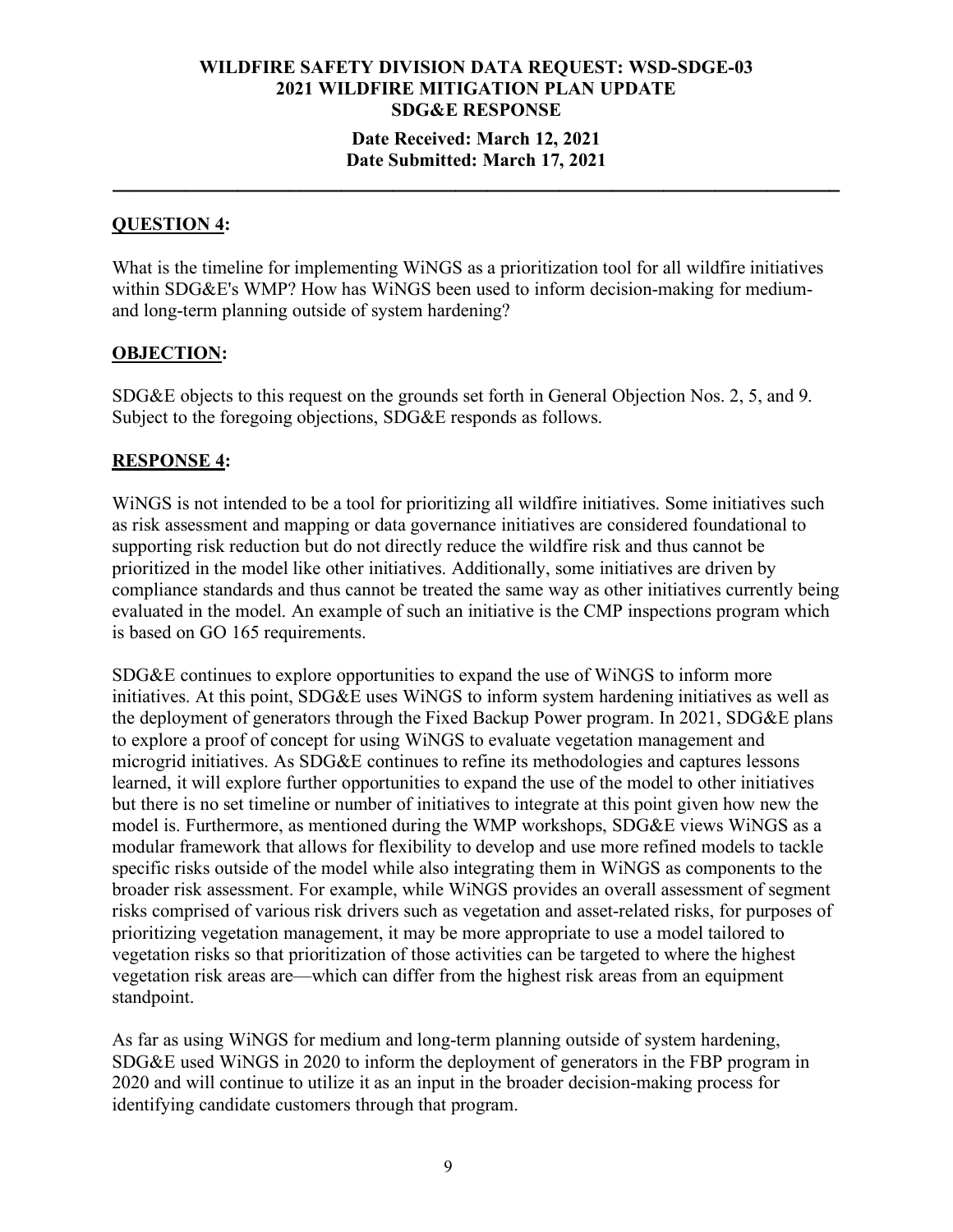#### **Date Received: March 12, 2021 Date Submitted: March 17, 2021**

**\_\_\_\_\_\_\_\_\_\_\_\_\_\_\_\_\_\_\_\_\_\_\_\_\_\_\_\_\_\_\_\_\_\_\_\_\_\_\_\_\_\_\_\_\_\_\_\_\_\_\_\_\_\_\_\_\_\_\_\_\_\_\_\_\_\_\_\_\_\_**

### **QUESTION 5:**

Provide a summary of the results of SDG&E's efficacy studies for grid hardening efforts and explain how results have affected SDG&E's deployment of system hardening efforts.

### **OBJECTION:**

SDG&E objects to this request on the grounds set forth in General Objection Nos. 2, 5, and 9. Subject to the foregoing objections, SDG&E responds as follows.

#### **RESPONSE 5:**

In 2020, SDG&E performed three efficacy studies to measure the effectiveness of grid hardening programs at reducing wildfire risk. The table below provides the names of the studies completed in 2020 and the measured effectiveness:

| 2020 Efficacy Study                                      | 2020 Measured Effectiveness |
|----------------------------------------------------------|-----------------------------|
| Research study to understand the effectiveness of        | 47%                         |
| overhead distribution hardening at reducing the          |                             |
| occurrence of overhead faults                            |                             |
| Research study to understand the effectiveness of        | 83%                         |
| overhead transmission hardening at reducing the          |                             |
| occurrence of overhead faults                            |                             |
| Research study to measure the effectiveness of CAL FIRE  | $100\%*$                    |
| approved expulsion fuses compared to other expulsion     |                             |
| fuses at reducing ignitions due to normal fuse operation |                             |

\* Due to small sample sizes, this study was not found to be statistically significant. SDG&E will continue to refresh this study annually to gain improved understanding of the mitigation's efficacy over time.

The results of these studies were communicated widely internally at SDG&E. In addition, the measured effectiveness rates for the impacted mitigations were leveraged for updated RSE calculations within SDG&E's 2021 WMP Update. The effectiveness rates for grid hardening have been integrated into the most recent WiNGS model and are used as reference points to estimate effectiveness of enhanced hardening such as deployment of covered conductor until more information can be gathered for updated effectiveness of covered conductor. This latest information is currently used to scope work that will be constructed in late 2022 and will inform the next WMP (2023 – 2025).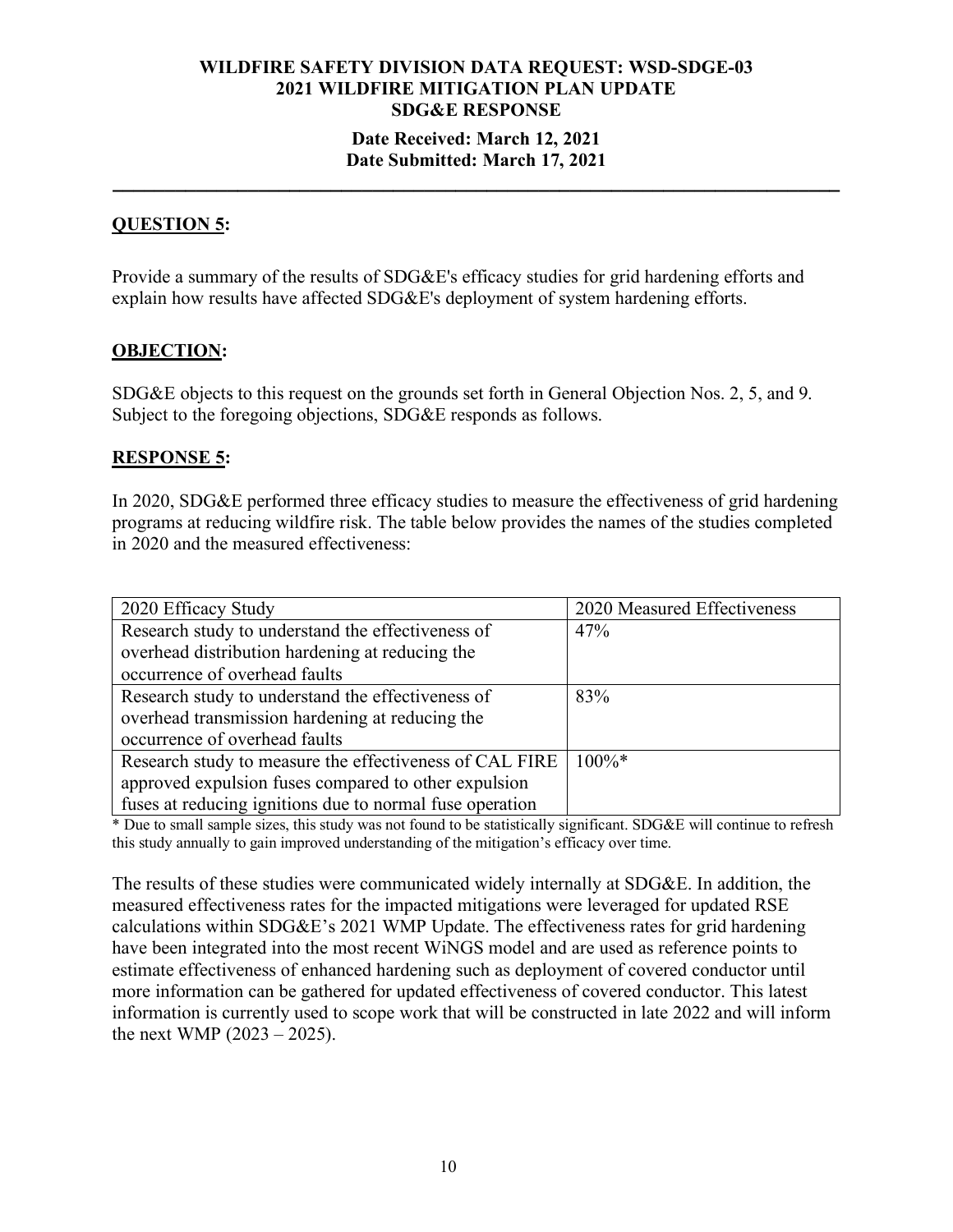### **Date Received: March 12, 2021 Date Submitted: March 17, 2021**

**\_\_\_\_\_\_\_\_\_\_\_\_\_\_\_\_\_\_\_\_\_\_\_\_\_\_\_\_\_\_\_\_\_\_\_\_\_\_\_\_\_\_\_\_\_\_\_\_\_\_\_\_\_\_\_\_\_\_\_\_\_\_\_\_\_\_\_\_\_\_**

### **QUESTION 6:**

For SDG&E's Generator Grant Program (GGP) for Medical Baseline customers (as described in Section 7.3.3.11.3):

6(a). What is the total number of Medical Baseline and AFN customers in the HFTD? What percentage of these customers are taking part in the Generator Grant Program?

6(b). Will the GGP be expanded to include all Medical Baseline customers in the HFTD, or will it continue to be limited to those who have experienced PSPS impacts in the past?

6(c). On the February 26 call, SDG&E indicated that this program provided money toward the purchase of approved generators and was not directly providing generators. However, WMP p. 208 says "1,409 portable battery units were delivered to customers between May and October 2020." The wording "units were delivered to customers" can be interpreted as being physically brought to the customers. WMP p. 210 describes the delivery of eight "charged GGP batteries to customers who called into the SDG&E Customer Care Centers or 2‐1‐1." Please clarify:

- i. Does SDG&E count solar-charging batteries as generators for the program numbers?
- ii. How many traditional engine-generators (not rebate coupons) were delivered to customers?
- iii. How many solar charging batteries (not rebate coupons) were delivered to customers?
- iv. How many of the battery/generator "units … delivered to customers" in 2020 were in fact units purchased with rebate coupons? (Do not include number of downloaded coupons, only redeemed coupons. A previous data request on this topic indicates approximately 1300 coupons were redeemed: please confirm the number.)
- v. What is the power supply capacity of the GGP generators?
- vi. Are the GGP batteries the same as the batteries that are distributed at Community Resource Centers?

#### **OBJECTION:**

SDG&E objects to this request on the grounds set forth in General Objection Nos. 2, 5, and 9. Subject to the foregoing objections, SDG&E responds as follows.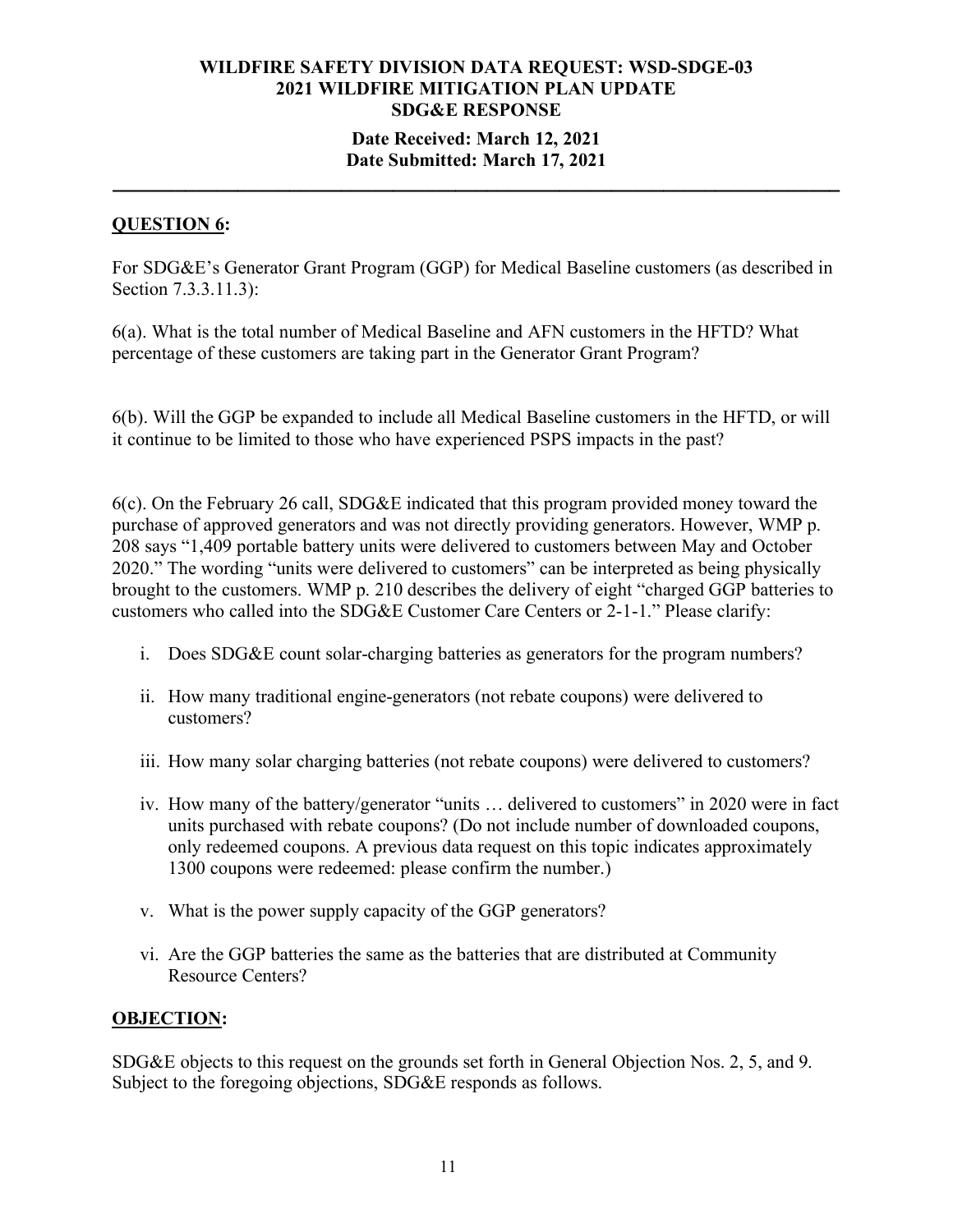### **Date Received: March 12, 2021 Date Submitted: March 17, 2021**

**\_\_\_\_\_\_\_\_\_\_\_\_\_\_\_\_\_\_\_\_\_\_\_\_\_\_\_\_\_\_\_\_\_\_\_\_\_\_\_\_\_\_\_\_\_\_\_\_\_\_\_\_\_\_\_\_\_\_\_\_\_\_\_\_\_\_\_\_\_\_**

#### **RESPONSE 6:**

6(a) As of March 2021, there are ~12,000 Medical Baseline (MBL) customers located in the HFTD and ~40,000 unique customers with access and functional needs. Since the GGP program was launched in 2019,  $\sim$ 1,500 MBL customers have received a battery backup unit equating to  $\sim$ 12% of all MBL customers in HFTD. In 2020, all MBL customers who had experienced a 2019 PSPS outage were offered a unit and SDG&E delivered generators to all interested customers, equating to 76% of those eligible in 2020.

6 (b) SDG&E will continue to expand GGP eligibility to customers in the HFTD in coming years, with a focus on Tier 3. In 2020, SDG&E utilized previous outage information to prioritize the MBL customers most likely to be impacted by a PSPS event. However, in 2021 SDG&E is expanding eligibility beyond those most likely to experience a PSPS event to also prioritize customers who are on Life Support, have self-identified as having a disability, or are lowincome. SDG&E has increased its goal by about 40% over 2020 deliveries to a goal of delivering at least 2,000 units in 2021.

6(c) i. For the Generator Grant Program, all numbers reported are the solar-charging batteries, Goal Zero, model YETI 3000X.

6(c) ii. There were no traditional gas generators delivered in 2019 or 2020 on the GGP program. All backup generators were the solar-charging batteries described above. SDG&E also offered the Generator Assistance Program (GAP) in 2020 which offers rebates on gas generators to targeted customers in the HFTD. There were  $\sim$ 1,300 generators purchased by HFTD customers through the GAP program in 2020, which is an instant online rebate. These 1,300 are in addition to the 1,420 solar-charging batteries delivered through GGP.

6(c) iii. As explained above, all 1,420 solar-charging battery units were grants to customers at no cost to the customer. None of these were "rebates".

6(c) iv. None of the solar-charging battery units delivered on GGP were rebates. For the GAP rebate program,  $\sim$ 1,300 generators were purchased by customers through eligible retail channels available to customers.

6(c) v. The Goal Zero YETI 3000x has a 3,032 Wh capacity.

6(c) vi. The SDG&E CRC's do not distribute the solar-charging batteries available through the GGP program. The batteries are delivered directly to eligible customer homes.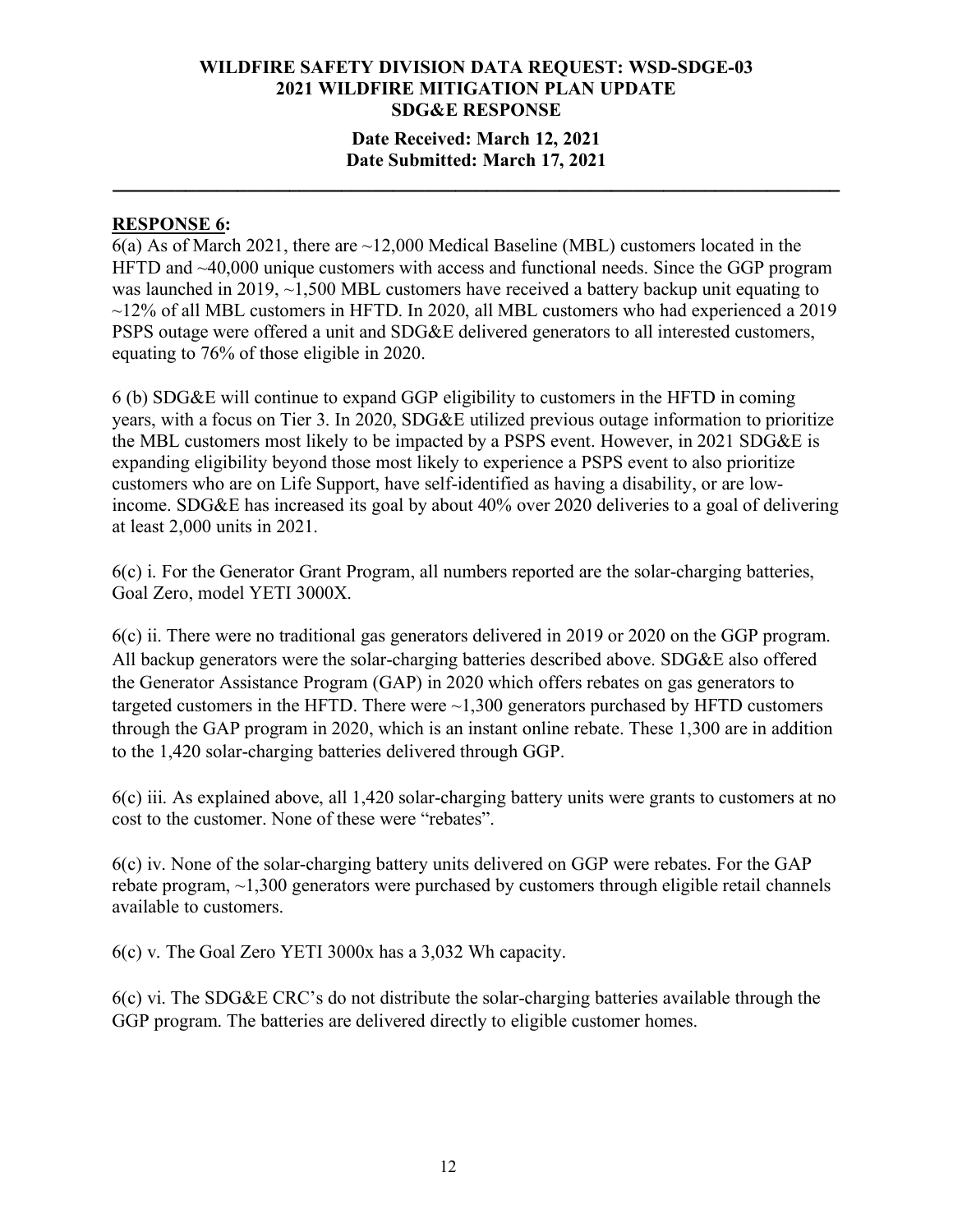#### **Date Received: March 12, 2021 Date Submitted: March 17, 2021**

**\_\_\_\_\_\_\_\_\_\_\_\_\_\_\_\_\_\_\_\_\_\_\_\_\_\_\_\_\_\_\_\_\_\_\_\_\_\_\_\_\_\_\_\_\_\_\_\_\_\_\_\_\_\_\_\_\_\_\_\_\_\_\_\_\_\_\_\_\_\_**

#### **QUESTION 7:**

SDG&E developed a methodology that utilizes 5-year average historical data in HFTD to estimate the risk reduced by inspection and maintenance programs.

7(a). This risk reduction estimation methodology is focused to the Tier 2 and Tier 3 HFTD. Are there plans to expand the methodology to include Tier 1 and non HFTD?

7(b). Were there any trends with the 5-year historical data, and if so, how are they incorporated into the methodology?

#### **OBJECTION:**

SDG&E objects to this request on the grounds set forth in General Objection Nos. 2, 5, and 9. Subject to the foregoing objections, SDG&E responds as follows.

### **RESPONSE 7:**

- a) SDG&E's service territory is broken up into non-HFTD, HFTD Tier 2, and HFTD Tier 3. The 5-year average historical data is used to estimate the risk of wildfire within the service territory. There are no plans to expand this more broadly into the non-HFTD as the risk of ignitions becoming catastrophic wildfires in the non-HFTD is much smaller than within the HFTD. Therefore SDG&E's WMP Programs are mostly focused within the HFTD.
- b) There were no obvious trends within the 5-year historical data. The ignitions do appear to correlate with the FPI but trying to predict the number of FPI days from year to year is difficult. Therefore, the five-year average was chosen to account for these fluctuations and provide the best prediction for future years.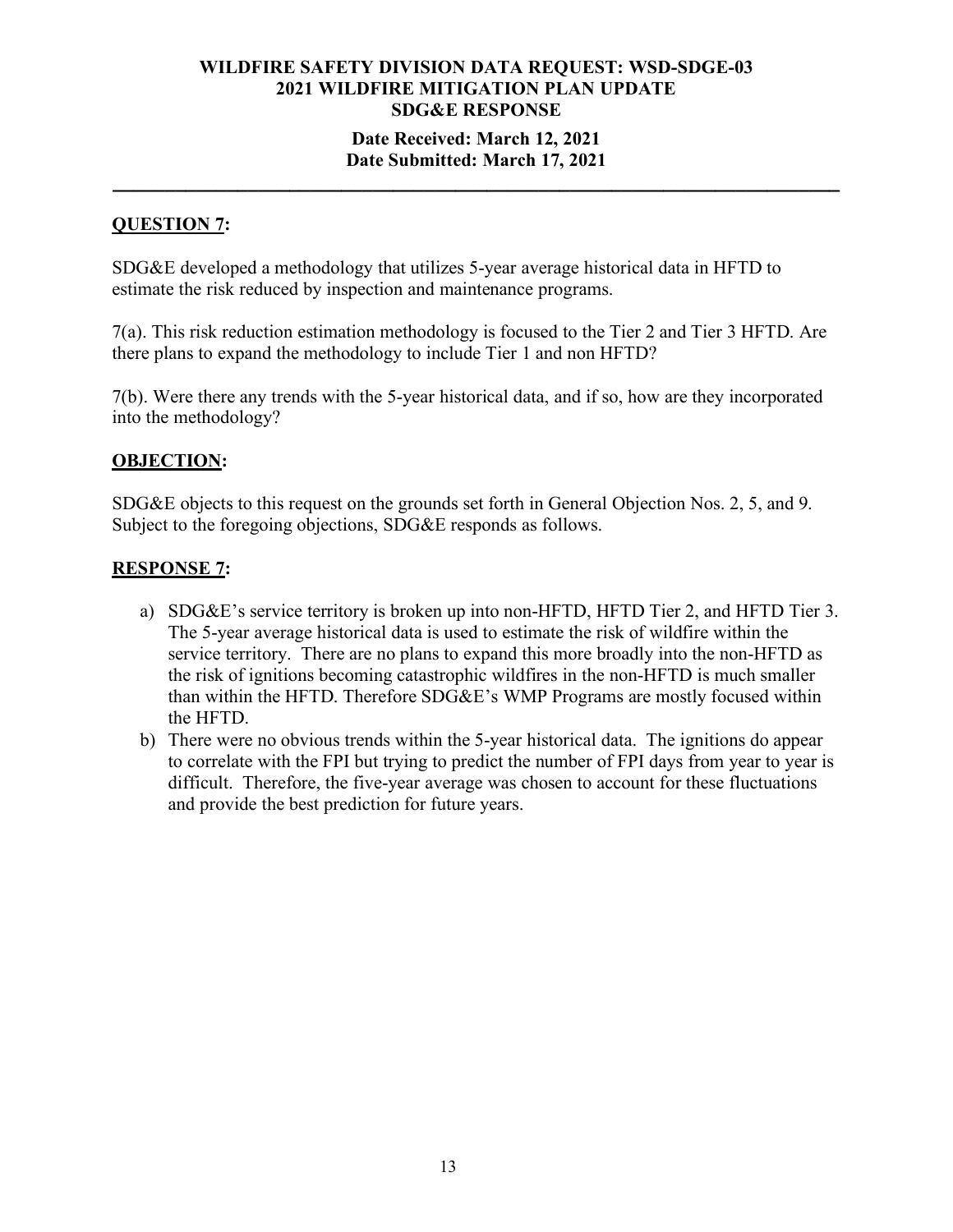#### **Date Received: March 12, 2021 Date Submitted: March 17, 2021**

**\_\_\_\_\_\_\_\_\_\_\_\_\_\_\_\_\_\_\_\_\_\_\_\_\_\_\_\_\_\_\_\_\_\_\_\_\_\_\_\_\_\_\_\_\_\_\_\_\_\_\_\_\_\_\_\_\_\_\_\_\_\_\_\_\_\_\_\_\_\_**

### **QUESTION 8:**

Under "Region Prioritization" (7.3.5.13 QA/QC of inspections): "These audits include a statistical analysis of a representative sample of all completed work... A minimum random sampling of 15% of completed work is audited to determine compliance with scoping requirements." (See WMP p. 279-280)

8(a). How does the utility define a "representative sample"?

8(b). What factored into the decision that 15% would be an appropriate representative sample (i.e., why not 20% or 10%?)?

### **OBJECTION:**

SDG&E objects to this request on the grounds set forth in General Objection Nos. 2, 5, and 9. Subject to the foregoing objections, SDG&E responds as follows.

### **RESPONSE 8:**

8(a). Vegetation Management follows a standard approach to audit sampling of at least 10% of the population. A representative sample is derived randomly from the population of completed work for each activity. The audit is further randomized by including a sample portion of all crews who perform the work.

8(b). SDG&E considers a 15% percent sample sufficient to represent the total population of completed work to determine whether the contractor's work quality and performance is acceptable. Using a 15% sample helps ensure the population audited does not drop below 10 percent due to any field restrictions encountered.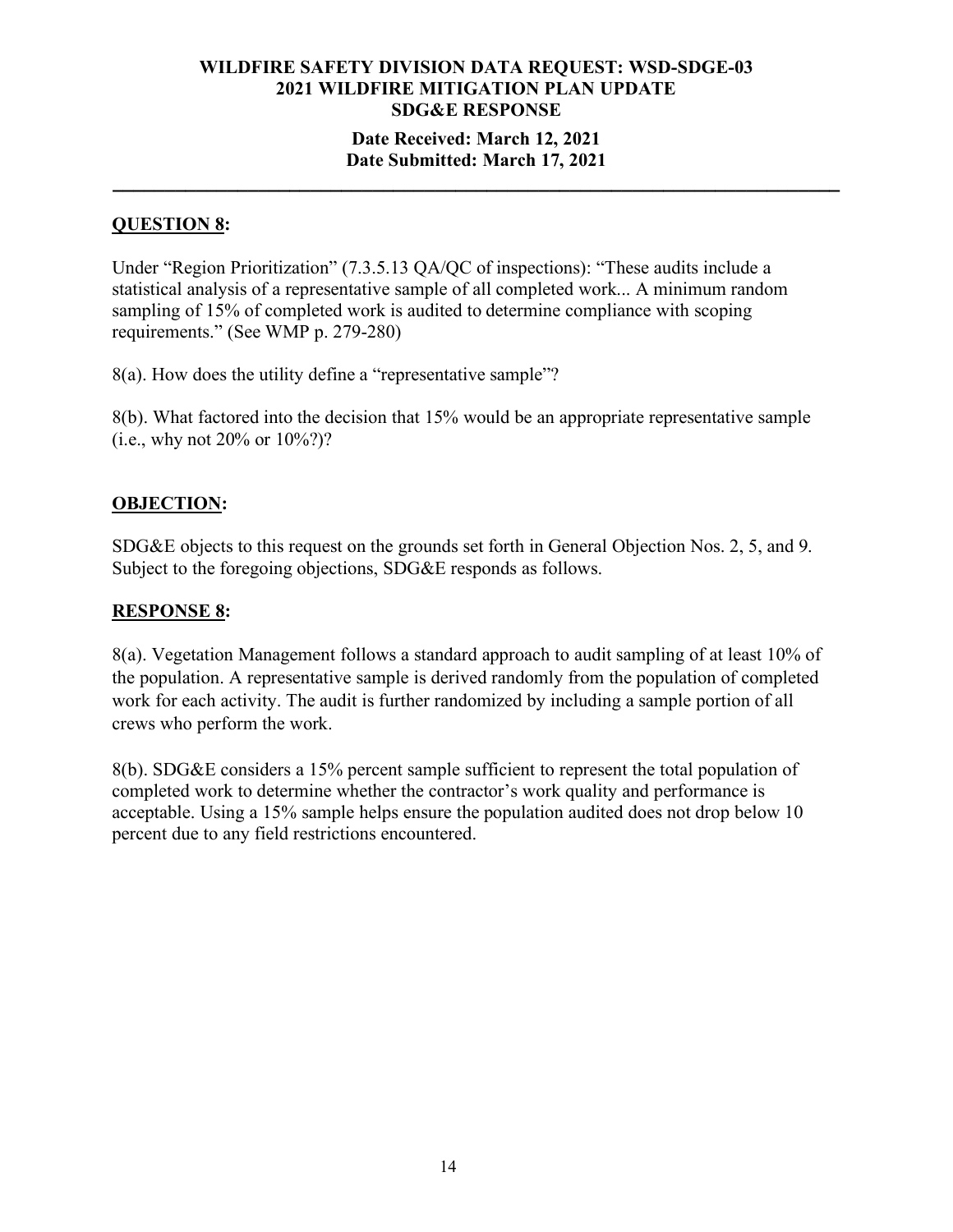### **WILDFIRE SAFETY DIVISION DATA REQUEST: WSD-SDGE-03 2021 WILDFIRE MITIGATION PLAN UPDATE SDG&E RESPONSE Date Received: March 12, 2021**

### **Date Submitted: March 17, 2021 \_\_\_\_\_\_\_\_\_\_\_\_\_\_\_\_\_\_\_\_\_\_\_\_\_\_\_\_\_\_\_\_\_\_\_\_\_\_\_\_\_\_\_\_\_\_\_\_\_\_\_\_\_\_\_\_\_\_\_\_\_\_\_\_\_\_\_\_\_\_**

#### **QUESTION 9:**

Provide the decision tree or flow chart, that is used to communicate with customers prior to regular vegetation work, enhanced vegetation work, and emergency work on their property. Is there a method of prioritization for the various communication platforms (e.g., door hangers, knocking on doors, calling customers, social media posts, emails, certified letters, etc.)? If so, please give details on the method of prioritization.

#### **OBJECTION:**

SDG&E objects to this request on the grounds set forth in General Objection Nos. 2, 5, and 9. Subject to the foregoing objections, SDG&E responds as follows.

### **RESPONSE**

For regular and enhanced vegetation work, notification is initiated during the pre-inspection activity. The inspector makes his or her presence known upon arriving at the property. Once inspection is complete the inspector will inform the customer of the specific work required on the property either in person or by door hanger. If any property access or notification protocols are required, the inspector records the information within the database for future visits. Such protocols may include contact information, gate codes, appointment requirements, etc. If emergency or priority work is required on the property, the inspector will attempt to notify the customer either in person, by door hanger or by phone. Vegetation Management utilizes different door hangers with messaging specific to the work type including routine trimming, hazard tree work, palm removals, equipment clearing, access request, etc.

Per the annual schedule, routine and enhanced tree work generally occurs 2-4 months following the pre-inspection activity. The tree contractors notify customers either by phone call or by US Mail. In addition, prior to accessing a property the tree crews review the property notes entered by the inspectors and follow any required protocols. Upon arrival, the tree crew announces their presence via a courtesy knock. If access is restricted by a locked gate or if an appointment is needed, notification is made via door hanger and/or phone call. For emergency/priority work the tree contractor attempts to notify in person or by phone call.

Vegetation Management communicates and engages customers via a webpage providing scope and definition of work activities and links with additional information. The webpage includes an interactive map that informs customers of the annual calendar schedule for tree trimming and pole brushing activities on their properties.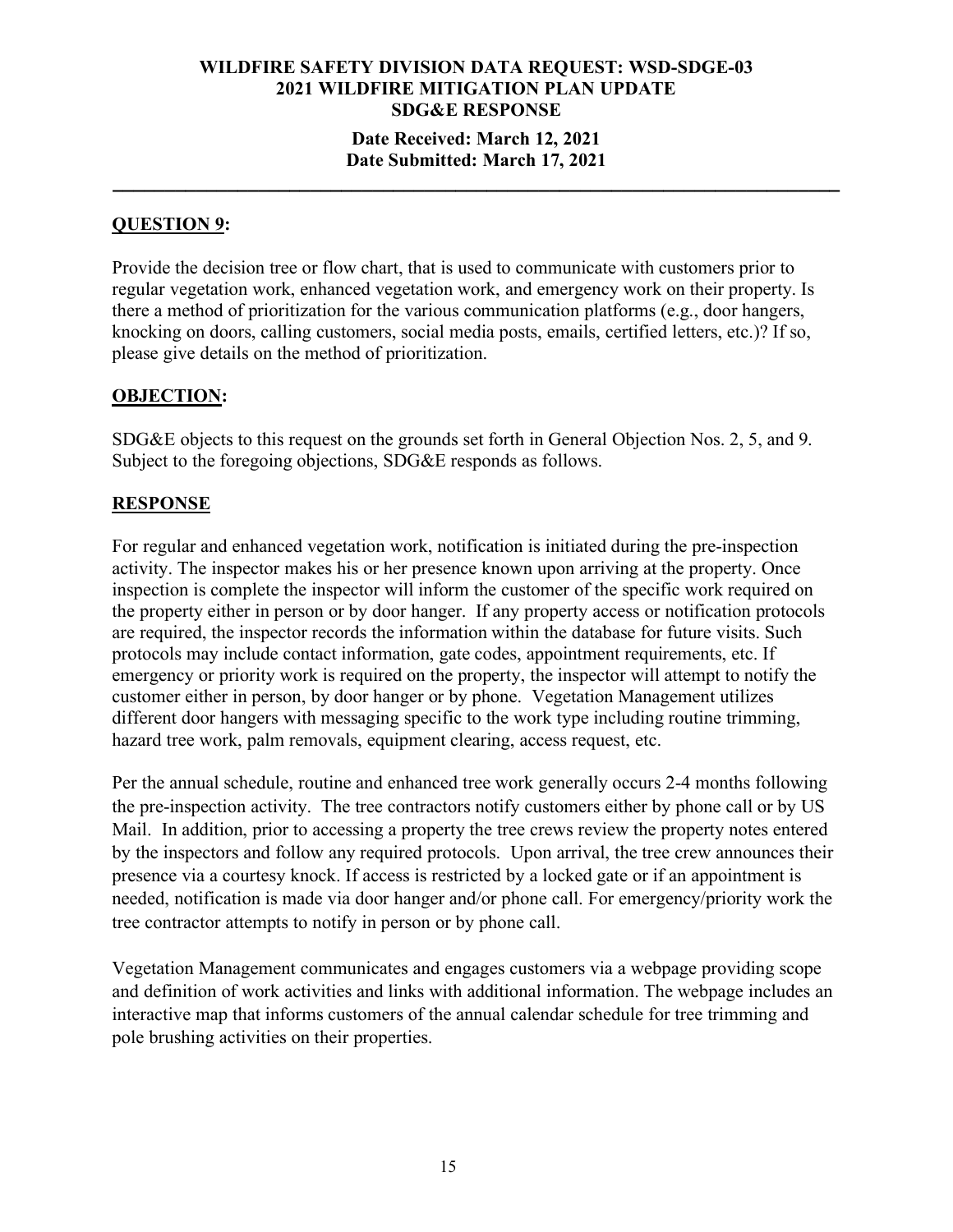## **WILDFIRE SAFETY DIVISION DATA REQUEST: WSD-SDGE-03 2021 WILDFIRE MITIGATION PLAN UPDATE SDG&E RESPONSE Date Received: March 12, 2021**

## **Date Submitted: March 17, 2021 \_\_\_\_\_\_\_\_\_\_\_\_\_\_\_\_\_\_\_\_\_\_\_\_\_\_\_\_\_\_\_\_\_\_\_\_\_\_\_\_\_\_\_\_\_\_\_\_\_\_\_\_\_\_\_\_\_\_\_\_\_\_\_\_\_\_\_\_\_\_**

### **QUESTION 10:**

Regarding the data set SDG&E utilized for its 2021 Wildfire Risk Model:

- 10(a). Please confirm that SDG&E utilized outage data as a proxy for ignition data to train its models (as stated at the 2/22/21 Workshop). If this is not correct, please explain what data sets were utilized.
- 10(b). How many years of outage data did SDG&E utilize to train its models?
- 10(c). How many years of outage data did SDG&E utilize to test its models?
- 10(d). How many events did SDG&E utilize to train its models?
- 10(e). How many events did SDG&E utilize to test its models?
- 10(f). Regarding the outage data that SDG&E utilized:
	- i. Was it possible for SDG&E to determine the exact location of the issue leading to an outage for each outage event?
	- ii. If it was not possible for SDG&E to determine the exact location of the issue leading to an outage, did SDG&E utilize the outage event as part of the training data sets?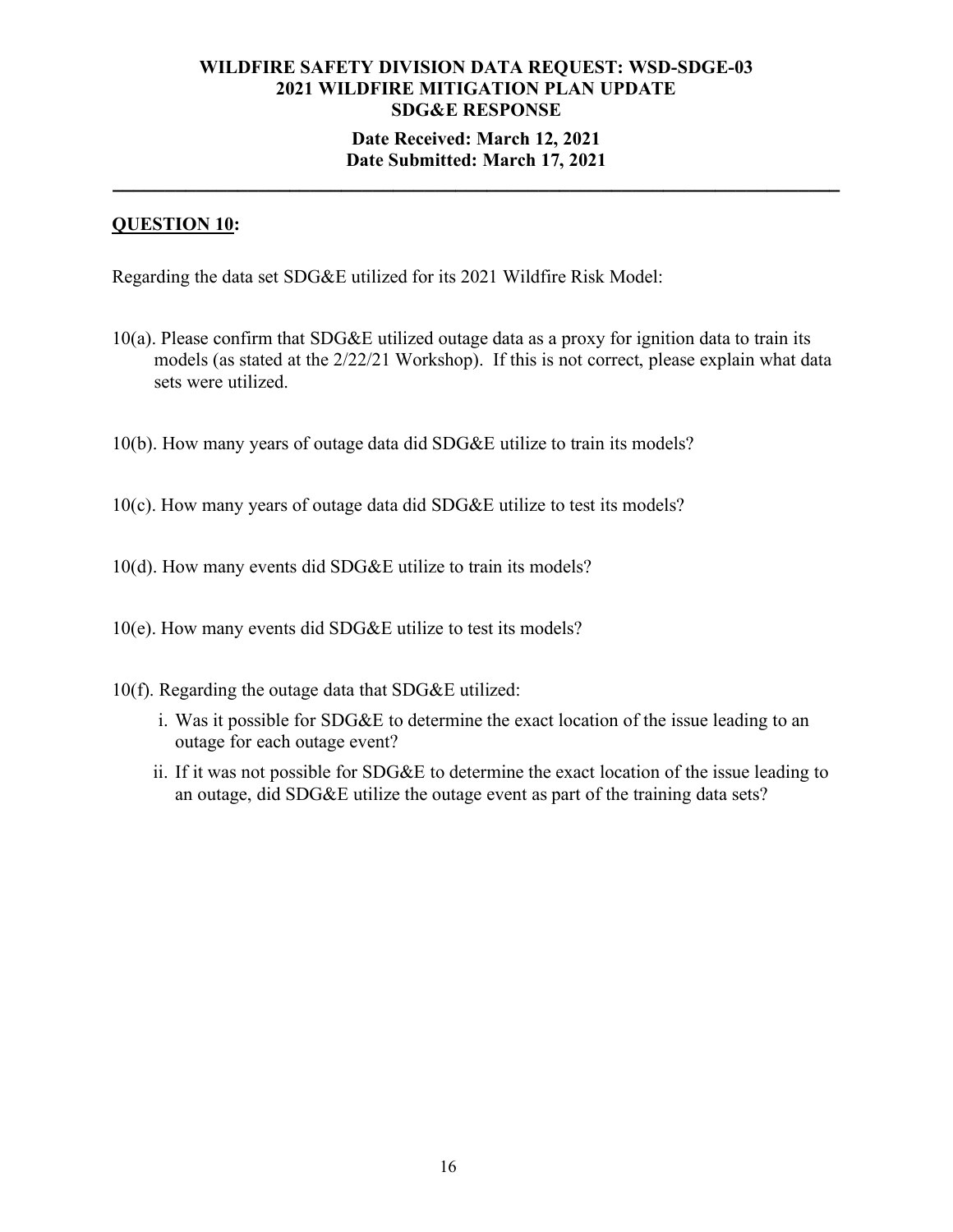### **Date Received: March 12, 2021 Date Submitted: March 17, 2021**

**\_\_\_\_\_\_\_\_\_\_\_\_\_\_\_\_\_\_\_\_\_\_\_\_\_\_\_\_\_\_\_\_\_\_\_\_\_\_\_\_\_\_\_\_\_\_\_\_\_\_\_\_\_\_\_\_\_\_\_\_\_\_\_\_\_\_\_\_\_\_**

#### **OBJECTION:**

SDG&E objects to this request on the grounds set forth in General Objection Nos. 2, 5, and 9. Subject to the foregoing objections, SDG&E responds as follows.

#### **RESPONSE 10:**

- a) Assuming this is in reference to the WiNGS model presented at the workshop, SDG&E did not use outage data in the initial development of the model. Instead, SDG&E used ignition data to establish a baseline assessment of the potential wildfire risk across the segments in the model based on the unique characteristics of the segments that can make them more prone to failures than other segments (e.g. wind conditions, level of hardening, exposure to vegetation within tree-strike potential, etc.).
- b) As mentioned above, SDG&E did not use outage data, it used ignition data dating from 2015 – 2019 to develop the model in 2020. The preliminary development of the model was not based on using machine learning approaches so there was no training vs testing dataset. In 2021, SDG&E will be developing machine learning models for different ignition types and will have more information to provide after that regarding training vs testing datasets.
- c) See answer b above.
- d) As mentioned above, the preliminary development of the model was not based on using machine learning approaches so there was no training vs testing dataset. In 2021, SDG&E will be developing machine learning models for different ignition types and will have more information to provide after that regarding training vs testing datasets. In the current version of the model, SDG&E used a total of 76 ignitions.
- e) See answer d above.
- f) As described above, SDG&E did not use outage data in the current version of the model. The preliminary development of the model was not based on using machine learning approaches so there was no training vs testing dataset. As more progress is made on further development of machine learning models, SDG&E will have a better idea of whether or not it is able to use location-specific outage information in its analysis.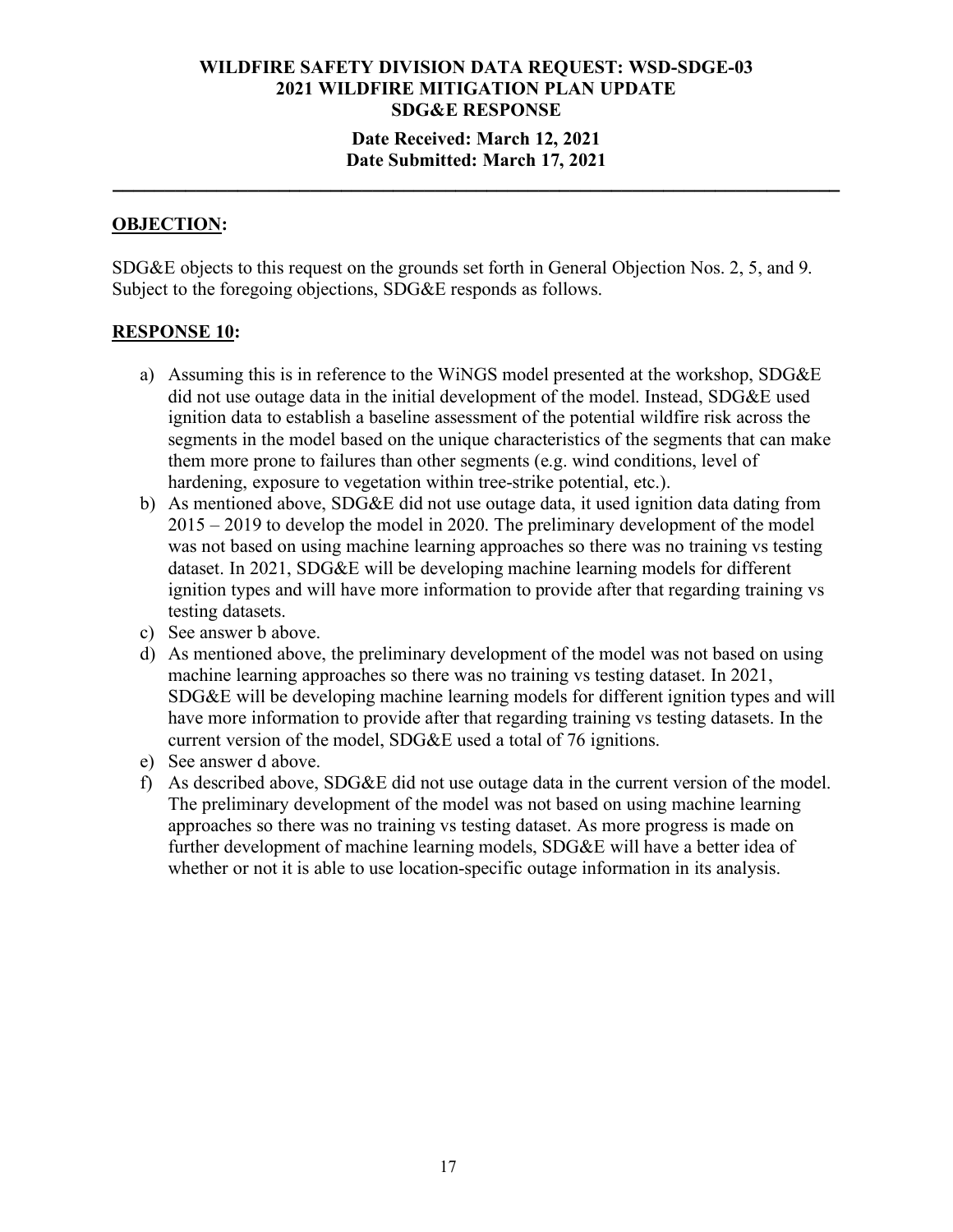### **WILDFIRE SAFETY DIVISION DATA REQUEST: WSD-SDGE-03 2021 WILDFIRE MITIGATION PLAN UPDATE SDG&E RESPONSE Date Received: March 12, 2021**

# **Date Submitted: March 17, 2021 \_\_\_\_\_\_\_\_\_\_\_\_\_\_\_\_\_\_\_\_\_\_\_\_\_\_\_\_\_\_\_\_\_\_\_\_\_\_\_\_\_\_\_\_\_\_\_\_\_\_\_\_\_\_\_\_\_\_\_\_\_\_\_\_\_\_\_\_\_\_**

### **QUESTION 11:**

Regarding SDG&E's decision to utilize outage data instead of ignition data in its 2021 Wildfire Risk Models:

11(a). Why did SDG&E choose to utilize outage data instead of ignition data?

11(b). Did SDG&E encounter any issues with utilizing outage data?

#### **OBJECTION:**

SDG&E objects to this request on the grounds set forth in General Objection Nos. 2, 5, and 9. Subject to the foregoing objections, SDG&E responds as follows.

### **RESPONSE 11:**

SDG&E did not use outage data in its WiNGS model. Please see responses to Question 10.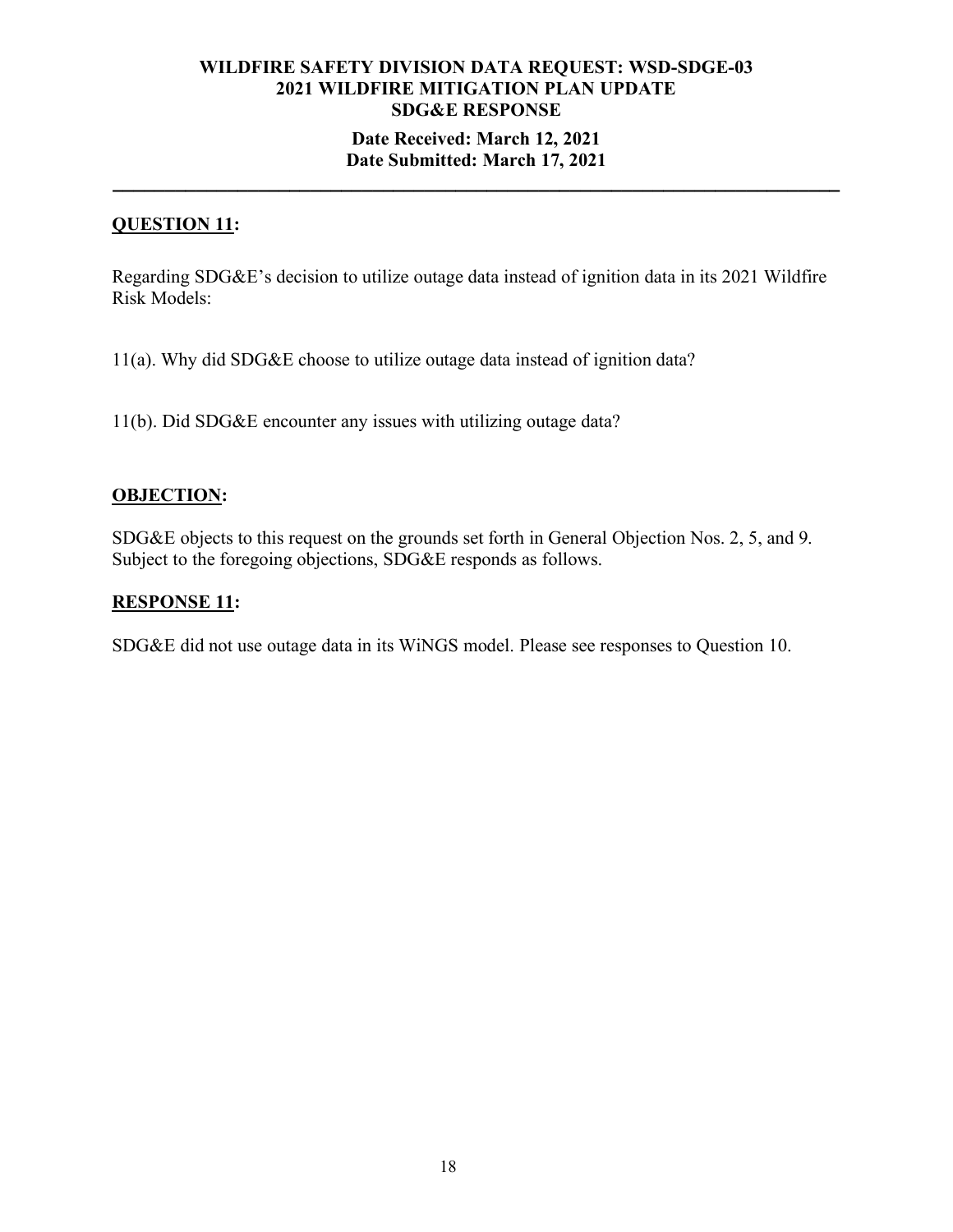### **Date Received: March 12, 2021 Date Submitted: March 17, 2021**

**\_\_\_\_\_\_\_\_\_\_\_\_\_\_\_\_\_\_\_\_\_\_\_\_\_\_\_\_\_\_\_\_\_\_\_\_\_\_\_\_\_\_\_\_\_\_\_\_\_\_\_\_\_\_\_\_\_\_\_\_\_\_\_\_\_\_\_\_\_\_**

### **QUESTION 12:**

At the 2/22/21 workshop, in response to participant questions, the IOUs indicated that for the Consequence Model, Technosylva provides options for using maximum, average, or 90% (P90) values for consequences and for wind speed. SDG&E indicated in the workshop that it uses the maximum consequence and maximum wind speed for long term planning. For the Technosylva Consequence Model:

12(a). Does SDG&E always use the maximum consequence for planning and mitigation work? If SDG&E does not always utilize the maximum consequence for planning and mitigation work, explain the circumstances and reasons for using other levels of consequence.

12(b). How are various aspects of the "consequence" weighted? Is this determined by Technosylva or by SDG&E?

12(c). Does SDG&E always use the maximum wind speed in the Technosylva Consequence Model? If SDG&E does not always utilize maximum wind speed in the Technosylva Consequence Model, explain the circumstances and reasons for using a different wind speed.

### **OBJECTION:**

SDG&E objects to this request on the grounds set forth in General Objection Nos. 2, 5, and 9. Subject to the foregoing objections, SDG&E responds as follows.

### **RESPONSE 12:**

12(a) At the 2/22/21 workshop, all IOUs discussed various data points used in their Technosylva models. Each utility has different contracts and outputs from Technosylva. Additionally, there are different applications of long-term planning models. For several years, system hardening used the average and max values from WRRM to help prioritize projects. In its earliest phase, WiNGS focused on the max value, but SDG&E understood that it continues to need more inputs, that are more refined. Future versions of WiNGS will utilize a type of profile approach that considers risk levels at each segment, given all environmental conditions the segment may encounter.

12(b) The first version of WiNGS model only uses the financial consequence from Technosylva. SDG&E's Risk Quantification Framework includes safety and reliability which are estimated using financial as a proxy along with calibration from other wildfire modeling. Future versions of WiNGS will utilize more data points from Technosylva or other wildfire behavior modeling.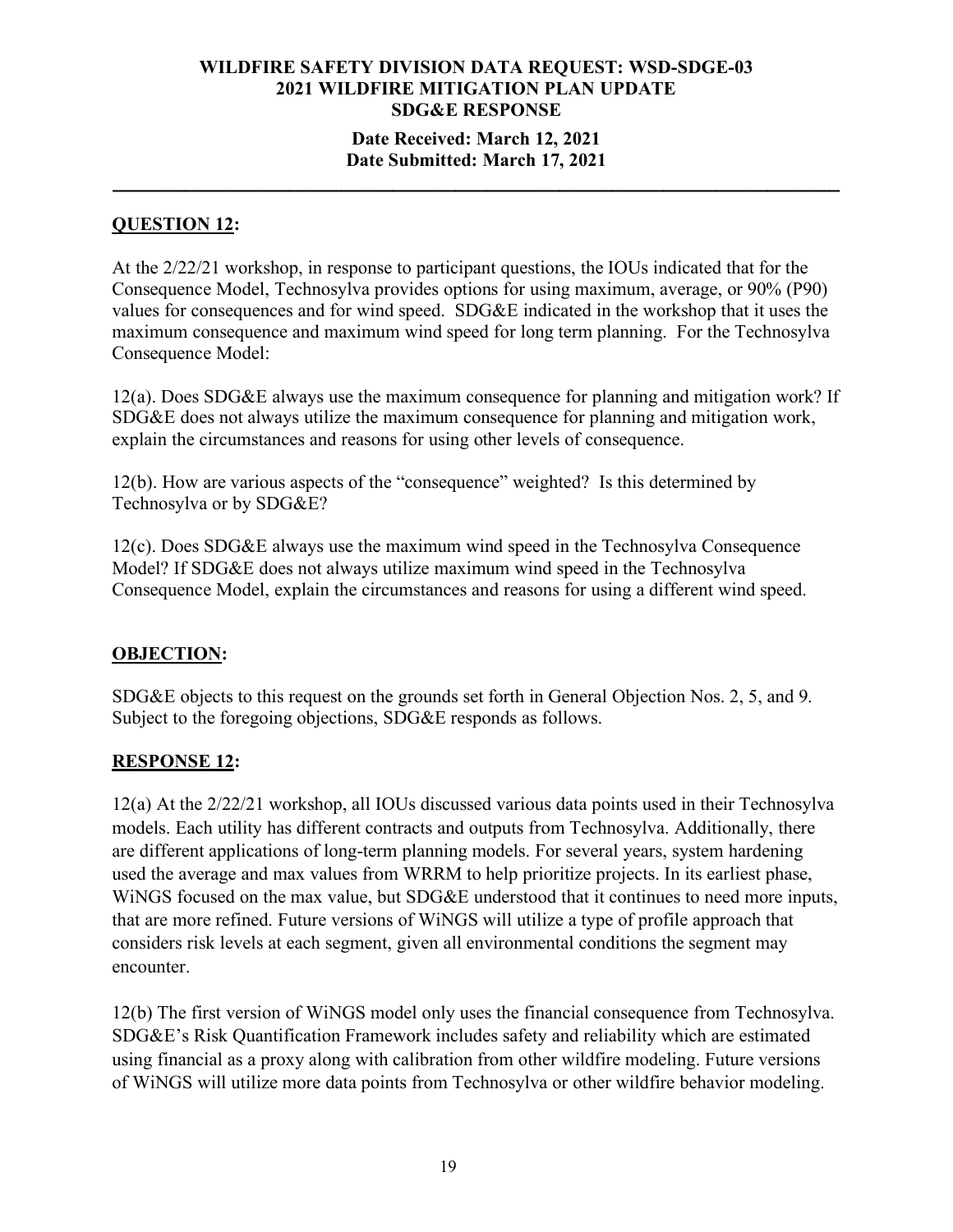### **Date Received: March 12, 2021 Date Submitted: March 17, 2021**

**\_\_\_\_\_\_\_\_\_\_\_\_\_\_\_\_\_\_\_\_\_\_\_\_\_\_\_\_\_\_\_\_\_\_\_\_\_\_\_\_\_\_\_\_\_\_\_\_\_\_\_\_\_\_\_\_\_\_\_\_\_\_\_\_\_\_\_\_\_\_**

12(c) In WiNGS, SDG&E does not use wind speeds from Technosylva. SDG&E uses its own meteorological data set to estimate peak, P95 and other wind conditions.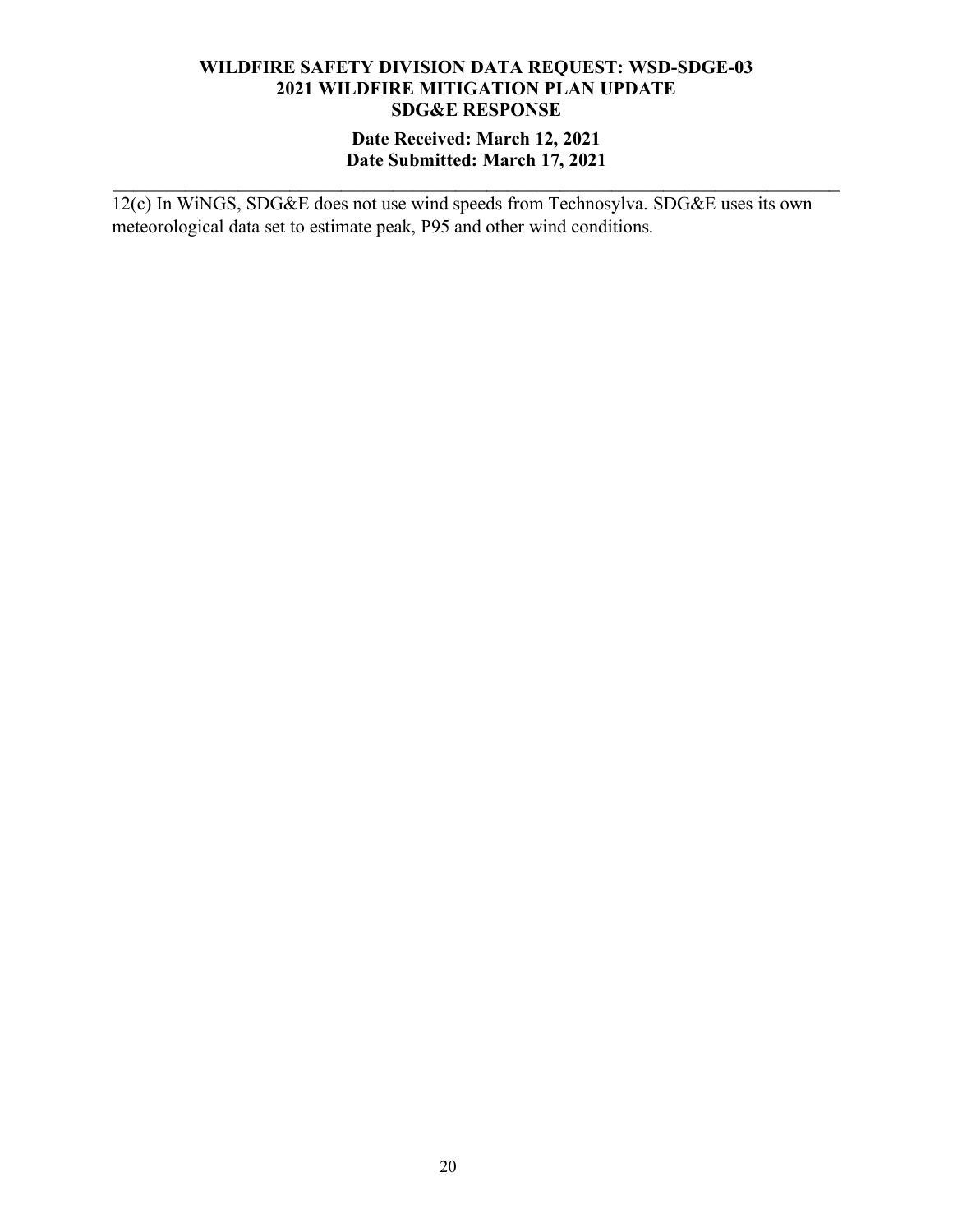### **Date Received: March 12, 2021 Date Submitted: March 17, 2021**

**\_\_\_\_\_\_\_\_\_\_\_\_\_\_\_\_\_\_\_\_\_\_\_\_\_\_\_\_\_\_\_\_\_\_\_\_\_\_\_\_\_\_\_\_\_\_\_\_\_\_\_\_\_\_\_\_\_\_\_\_\_\_\_\_\_\_\_\_\_\_**

### **QUESTION 13:**

At the 2/22/21 workshop, in response to participant questions, SDG&E indicated that it collects data after PSPS events on events that had the potential for ignition. Regarding this data, please explain in further detail:

13(a). How does SDG&E utilize this information?

13(b). Is this information incorporated into the modeling inputs currently? If so, how?

13(c). Does SDG&E plan to incorporate this data into modeling inputs in the future? If so, how?

13(d). How does SDG&E determine what events that occurred during a PSPS event had the potential for ignition?

### **OBJECTION:**

SDG&E objects to this request on the grounds set forth in General Objection Nos. 2, 5, and 9. Subject to the foregoing objections, SDG&E responds as follows.

### **RESPONSE 13:**

13(a) This information is utilized to assist with prioritizing restoration activities when severe weather events subside. It is also evaluated further to determine if any trends occurred and the data provides awareness for operations on items to consider for future events.

13(b) At the present time, damage from PSPS is not being used for WiNGS modeling purposes but future updates to the model will incorporate it.

13(c) SDG&E is considering how best to use this data going forward, Generally, SDG&E wishes to incorporate all relevant data into its risk models. The subject of ignitions that occur during PSPS events is very important because those situations are indicative of potentially significant consequences. Another consideration is that the amount of PSPS that now occurs might tend to bias data one way or another, as MGRA noted in their workshop line of questions. Therefore, this is a topic that SDG&E wants to better understand before modifying existing models.

13(d) SDG&E believes that all new failures identified by certified and qualified electrical workers during the post patrol of the de-energized areas that are deemed as failure and requiring emergency repairs had potential for ignitions. SDG&E will take care in how it addresses events that had potential for ignition and utilize proper analysis around the likelihood of these events causing an ignition.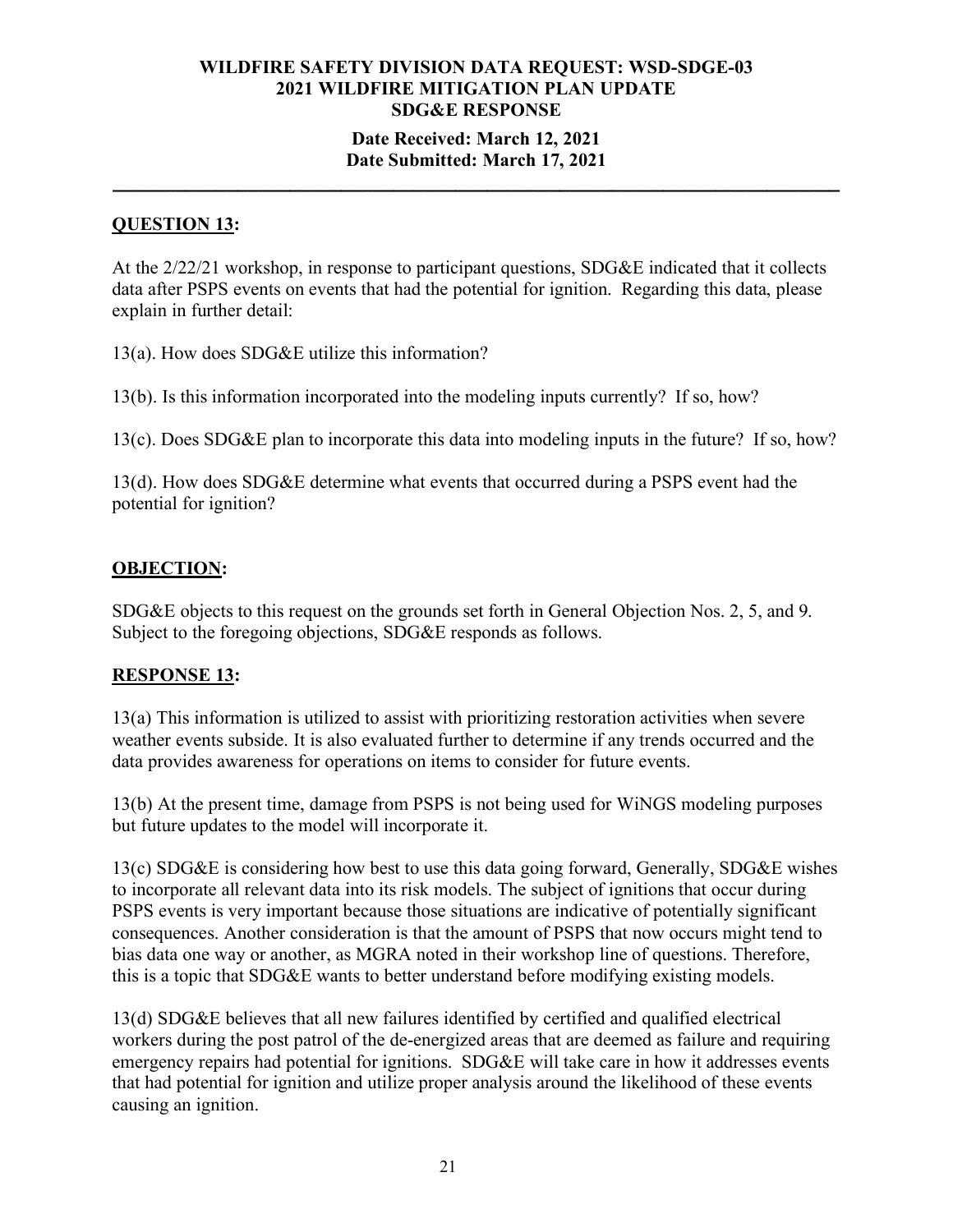### **Date Received: March 12, 2021 Date Submitted: March 17, 2021**

#### **\_\_\_\_\_\_\_\_\_\_\_\_\_\_\_\_\_\_\_\_\_\_\_\_\_\_\_\_\_\_\_\_\_\_\_\_\_\_\_\_\_\_\_\_\_\_\_\_\_\_\_\_\_\_\_\_\_\_\_\_\_\_\_\_\_\_\_\_\_\_ QUESTION 14:**

In SDG&E's 2021 WMP, it discusses its Covered Conductor Maintenance program not as a separate program, but as a part of its Asset Inspection Program (p. 194).

14(a). How did SDG&E calculate the RSE for its Covered Conductor Maintenance program?

14(b). How did SDG&E calculate the cost of the program separate from other asset inspections?

14(c). How did SDG&E calculate the risk reduction separate from other asset inspections?

### **OBJECTION:**

SDG&E objects to this request on the grounds set forth in General Objection Nos. 2, 5, and 9. Subject to the foregoing objections, SDG&E responds as follows.

### **RESPONSE 14:**

14(a) SDG&E did not calculate RSE for Covered Conductor Maintenance separately. The way SDG&E conducts its maintenance programs is by inspecting each facility and all equipment on the facility, this includes conductors (both bare and covered), fuses, transformers, etc. As such, the RSEs provided for the Asset Inspection Programs include any maintenance that would be conducted on covered conductors.

14(b) See (a) above. SDG&E does not separate out costs of inspecting covered conductor.

14(c) See (a) above. SDG&E does not calculate risk reduction of covered conductor maintenance separately.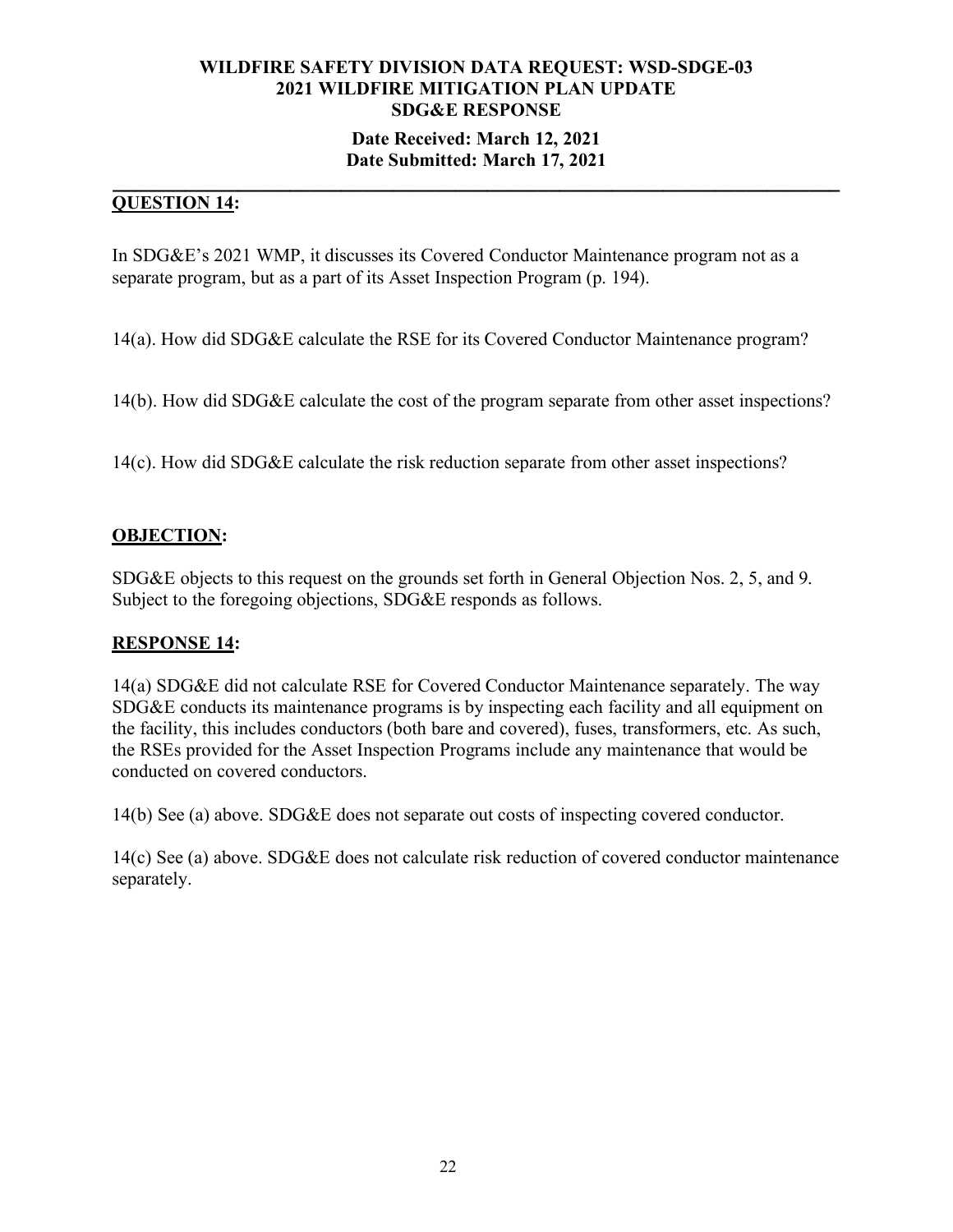### **Date Received: March 12, 2021 Date Submitted: March 17, 2021**

**\_\_\_\_\_\_\_\_\_\_\_\_\_\_\_\_\_\_\_\_\_\_\_\_\_\_\_\_\_\_\_\_\_\_\_\_\_\_\_\_\_\_\_\_\_\_\_\_\_\_\_\_\_\_\_\_\_\_\_\_\_\_\_\_\_\_\_\_\_\_**

### **QUESTION 15:**

In SDG&E's 2021 WMP, it discusses how its FiRM, PRiME, and WiSE models were components of its WRRM model (p. 82). SDG&E also states: "The original WRRM tool is no longer being updated." (p. 82).

15(a). Is SDG&E still updating its FiRM, PRiME, and WiSE tools?

15(b). Is SDG&E still utilizing its FiRM, PRiME, and WiSE tools?

15(c). If the answer to (a) or (b) is "no":

- i. How is SDG&E identifying and targeting areas where Distribution wood poles could potentially be overloaded?
- ii. How is SDG&E identifying and targeting areas where Distribution wood poles could potentially have health deterioration?

### **OBJECTION:**

SDG&E objects to this request on the grounds set forth in General Objection Nos. 2, 5, and 9. Subject to the foregoing objections, SDG&E responds as follows.

### **RESPONSE 15:**

FiRM, PRiME and WiSE are not components of WRRM, nor are they 'tools'. They are hardening programs that leverage WRRM risk information to prioritize hardening activities. All three programs are consolidated under one program (Bare Conductor Hardening) in the latest WMP update. As such, SDG&E answers these questions based on discussions around the WRRM model.

15(a) In 2021, SDG&E plans to use the latest data from WRRM-Ops to update assessments conducted in the original WRRM model. A key component of the WRRM model that will be updated using WRRM-Ops data is the conditional impact analysis, which provides estimates for potential consequences of ignitions at specific locations across the system. Those updates will be incorporated into WiNGS to aid with further developments of the WiNGS model to continue to support system hardening initiatives. In addition to that and in lieu of the original failure rates calculated in WRRM, SDG&E will be developing machine learning probability of ignition models to inform the likelihood of ignition based on different assets and causes of ignitions. These updated models will leverage pole loading assessments as well as other factors that could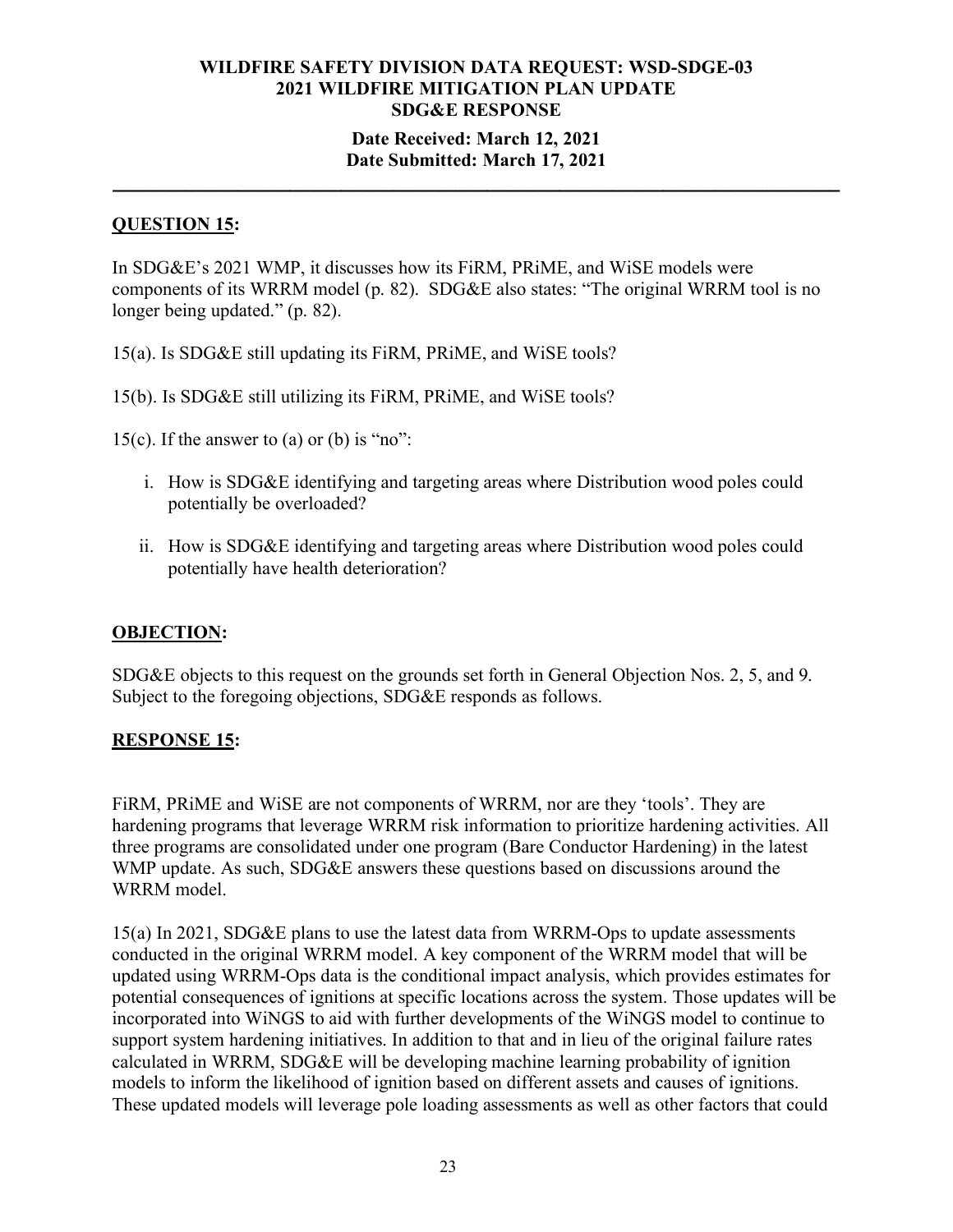### **Date Received: March 12, 2021 Date Submitted: March 17, 2021**

**\_\_\_\_\_\_\_\_\_\_\_\_\_\_\_\_\_\_\_\_\_\_\_\_\_\_\_\_\_\_\_\_\_\_\_\_\_\_\_\_\_\_\_\_\_\_\_\_\_\_\_\_\_\_\_\_\_\_\_\_\_\_\_\_\_\_\_\_\_\_** contribute to the wildfire risk. This information will be integrated into an updated version of the WiNGS model.

15(b) The remaining scope of work on bare conductor hardening in the current WMP is still based on the WRRM model and PRiME pole loading model that were used to scope FiRM, PRiME and WiSE. Future scope of work will be informed by WiNGS which will undergo more updates to incorporate prior asset-specific assessments.

15(c)- i: Past scoped work on the PRiME program included using intrusive inspection information along with pole loading properties to identify locations that could be overloaded. As the WiNGS model undergoes updates in 2021, updating pole risk information will be taken into account to re-assess probability of failures on an asset-basis and aggregate them to a segment level to continue the scoping of mitigations to reduce wildfire and PSPS risks.

15(c)- ii: SDG&E relies on its various inspection programs (CMP, HFTD Tier 3, intrusive pole inspections, and DIAR) to identify and target areas where Distribution wood poles could potentially have health deterioration.